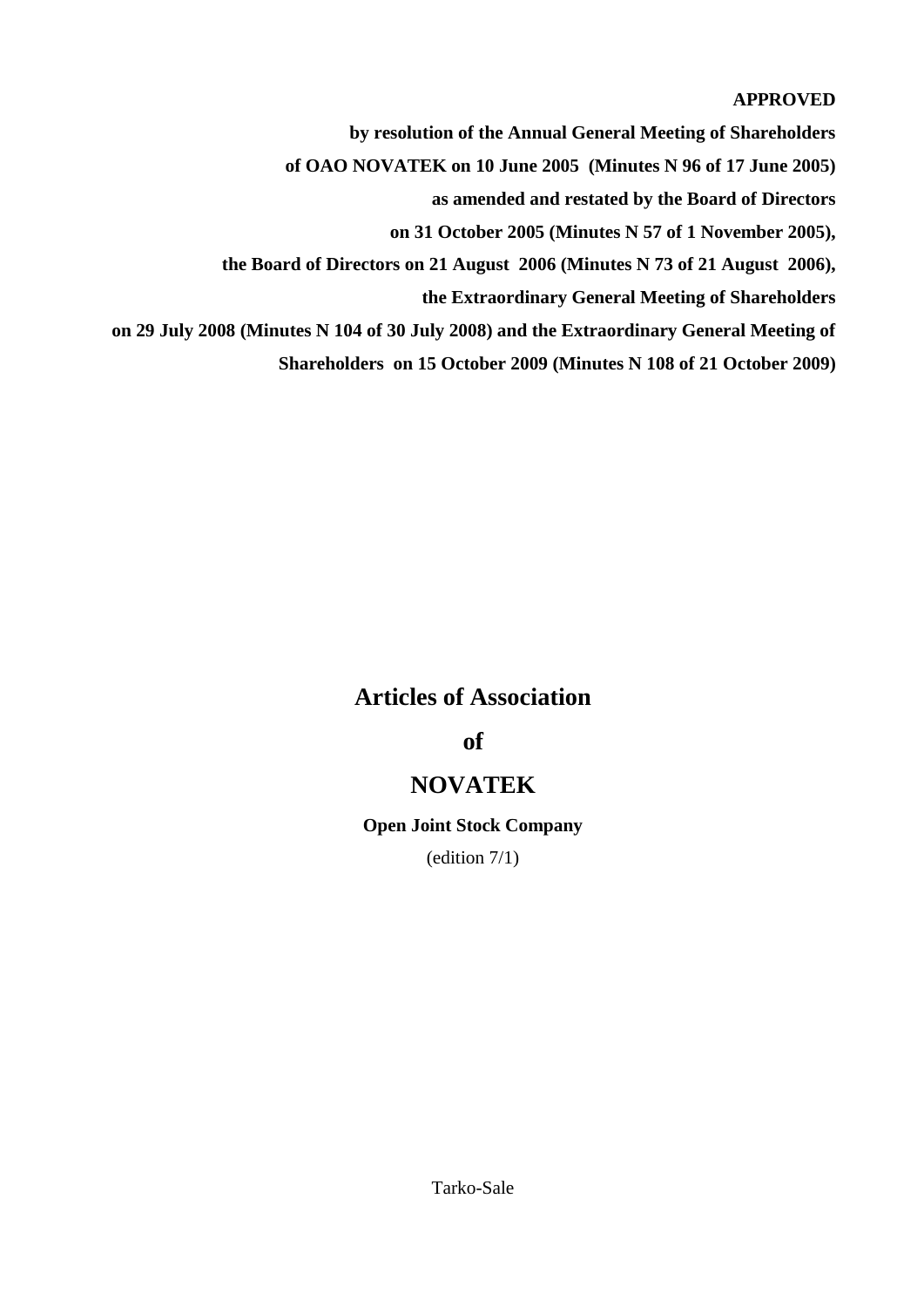#### **1. GENERAL PROVISIONS**

1.1. These Articles of Association were drawn up in accordance with requirements of the Civil Code of the Russian Federation and the RF Federal Law N 208-FZ dated 26 December 1995.

1.2. NOVATEK Open Joint Stock Company was renamed from OJSC Financial and Investment Company "Novafininvest" established in 1994 and registered under the Order № 1461 of the Oktyabrskiy District Administration of Samara dated 16 August 1994.

The change of the Company"s location from Novokuibyshevsk, Samara Region, to Tarko-Sale, was approved by resolution of the Extraordinary General Meeting of Shareholders on 15 November 2002, Minutes № 74, and registered by the RF Tax Ministry Inspectorate for Purovsky Disrtict, Yamal-Nenets Autonomous Region, on 4 December 2002 under the State Registration Number 2028900859997.

The change of the Company"s name was adopted by resolution of the Annual General Meeting of Shareholders on 7 March 2003 (Minutes № 76). Amendments to the Articles of Association in connection with the change of the Company"s name were registered on 18 March 2003 by the RF Tax Ministry Inspectorate for Purovsky District, Yamal-Nenets Autonomous Region, under the State Registration Number 2038901120575.

1.3. The Company"s full name in the Russian language shall be: Открытое акционерное общество «НОВАТЭК». The Company"s brief name in the Russian language shall be: ОАО «НОВАТЭК».

The Company"s full name in the English language shall be: The Joint Stock Company «NOVATEK». The Company"s brief name in the English language shall be: JSC «NOVATEK».

1.4. The Company, being a legal entity in the form of the open joint stock company, shall exist for an unlimited period of time beginning from the date of its state registration, and have in its ownership separate property accounted on its independent balance sheet. The Company may, on its own behalf, acquire and exercise property and non-property rights and personal nonproperty rights, perform obligations, sue and be sued in any court.

1.5. The Company shall have the right to open bank accounts on and beyond the territory of the Russian Federation, issue shares and other securities in the prescribed manner.

1.6. The Company shall have a round seal bearing its full corporate name and location in the Russian language.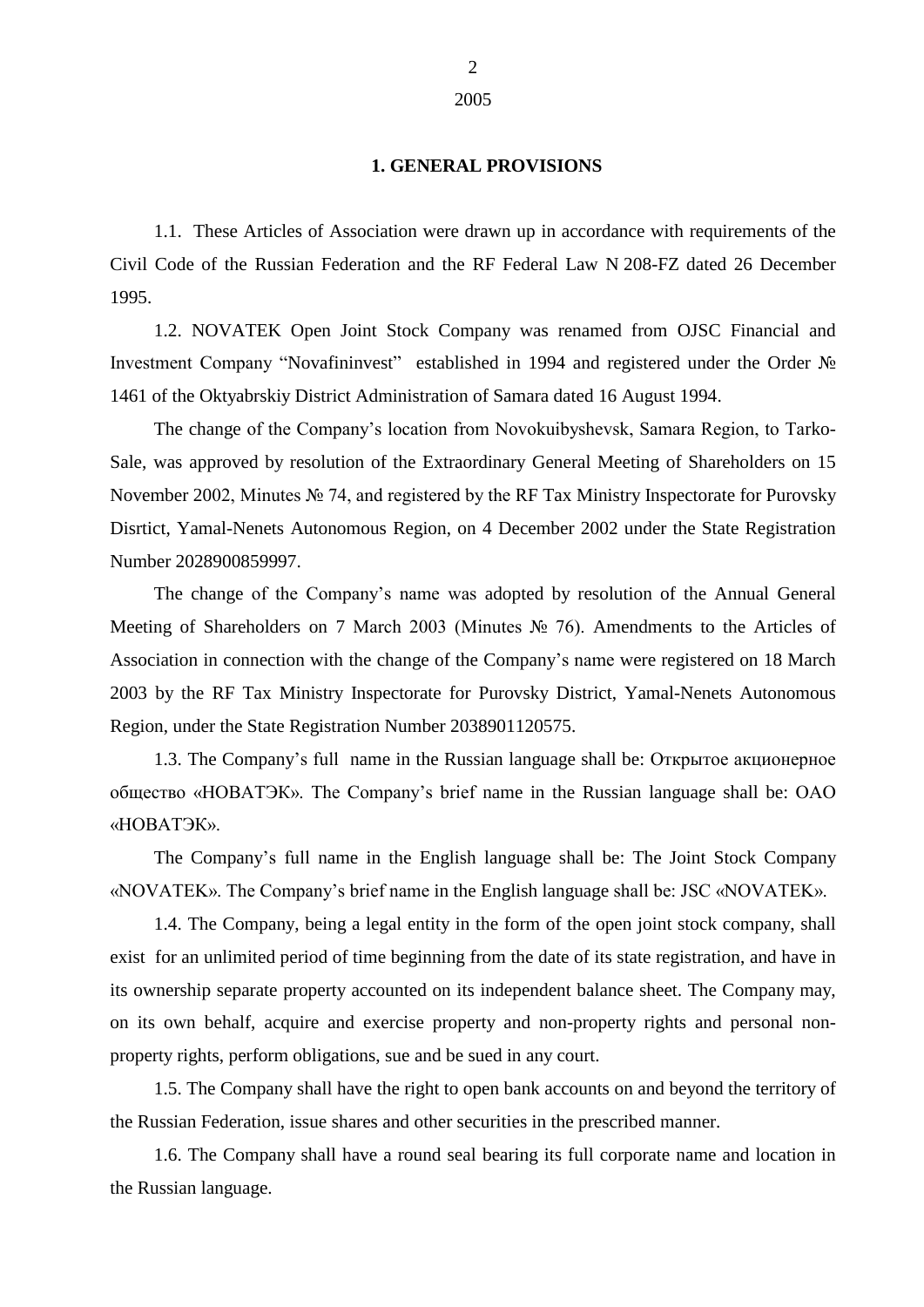The Company shall be entitled to have stamps and letterheads bearing its corporate name, logo, as well as its duly registered trademark and other means of visual identification.

1.7. The Shareholders shall not be liable for the Company"s obligations and shall bear the risk of losses arising out of the Company"s activities within the value of the shares they hold.

1.8. The Company shall be held liable for its obligations to the extent of all its property.

1.9. The Company shall not be held liable for obligations of its shareholders.

1.10. The Company"s location shall be: 22а Pobedy Street, Tarko-Sale, Purovsky district, Yamal-Nenets Autonomous Region, Russian Federation.

### **2. OBJECTIVES OF THE COMPANY'S BUSINESS**

2.1. The Company shall have civil rights and obligations required to carry out any types of activities not prohibited by the Federal Laws. The Company may engage in certain activities as listed in the federal laws under a special permit (license) only. Should such special permit (license) for carrying out certain activities require them to be exclusive, the Company shall not be entitled within the validity period of such special permit (license) to carry out any other activities, except for those provided for by the special permit (license).

2.2. The Company may carry out the following types of activities:

- Production and processing of oil, gas and gas condensate;

- Selling oil, gas, gas condensate and their refined products;

- Development of oil, gas and gas condensate fields and field facilities construction;

- Geological study of subsurface resources, exploration and production of oil, gas and gas condensate;

- Construction of trunk and interfiled oil, gas and petroleum product pipelines;

- Maintenance of trunk and interfield oil, gas and petroleum product pipelines;

- Working out project documentation for the construction, reconstruction, expansion, technological re-equipment and liquidation of trunk and interfield oil, gas and petroleum product pipelines;

- Expert review (including expert opinion) of equipment and materials for the trunk oil, gas and petroleum product pipelines;

- Construction of general-purpose motor roads and road maintenance facilities;

- Construction engineering;

- Transportation of hydrocarbon raw materials through the interfield pipelines;

- Construction of gas supply facilities;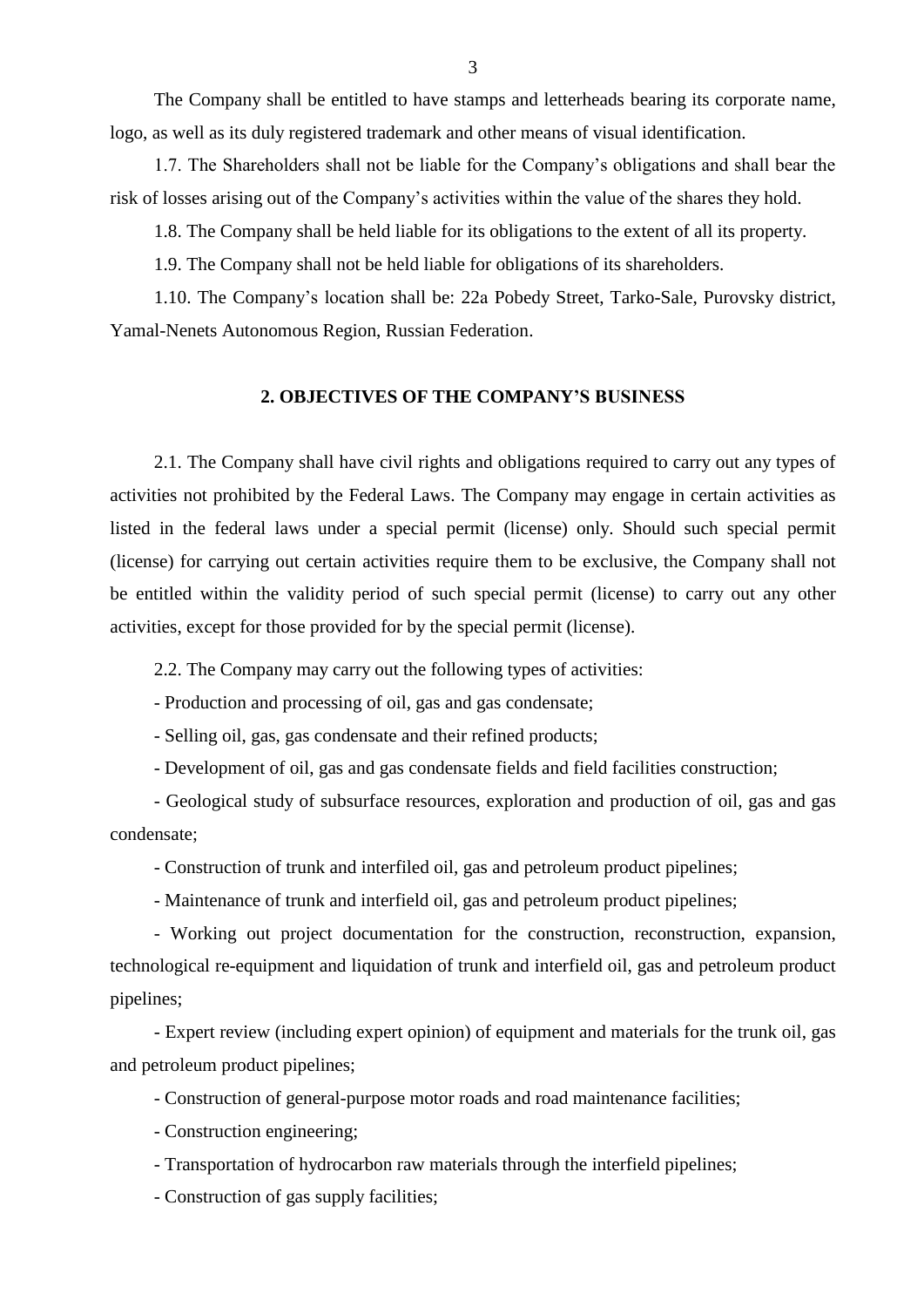- Operating facilities of the oil and gas industry and exploration facilities;

- Construction of buildings and facilities;

- Innovative activities, including development and implementation of advanced technologies, realization of the relevant licenses and transfer of technical documentation;

- Commercial and brokerage activities, including such activities at conducting export and import operations;

- Entering into agreements for performing the works and services that require cooperation between companies, as well as entering into agreements for performing the functions of a management company in relation to other business entities;

- Expert review of innovation programs;

- Trust management;

- Wholesale trade;

- Foreign economic activities in form of export and import, foreign exchange, credit and financial operations, including in particular raising foreign investments and loans intended for industry modernization and expansion, implementation of advanced technologies, output of new products and participation in the investment projects and innovation programs;

- Marketing services;

- Conducting operations at the commodity exchange;

- Organization of hotel and consumer services, leisure time activities, health and fitness and other types of services;

- Conducting brokerage and leasing operations;

- Providing advisory services;

- Arrangement of transportation, provision of transportation and car rental services;

- Real estate transactions;

- Other types of activities.

2.3. The Company shall perform duties on industrial mobilization training and perform industrial mobilization tasks in accordance with the applicable law and approved mobilization plans.

2.4. The Company shall perform works related to the use of information which constitutes a state secret being guided by the Russian Federation law «On State Secret» and other regulatory acts protecting state secrets.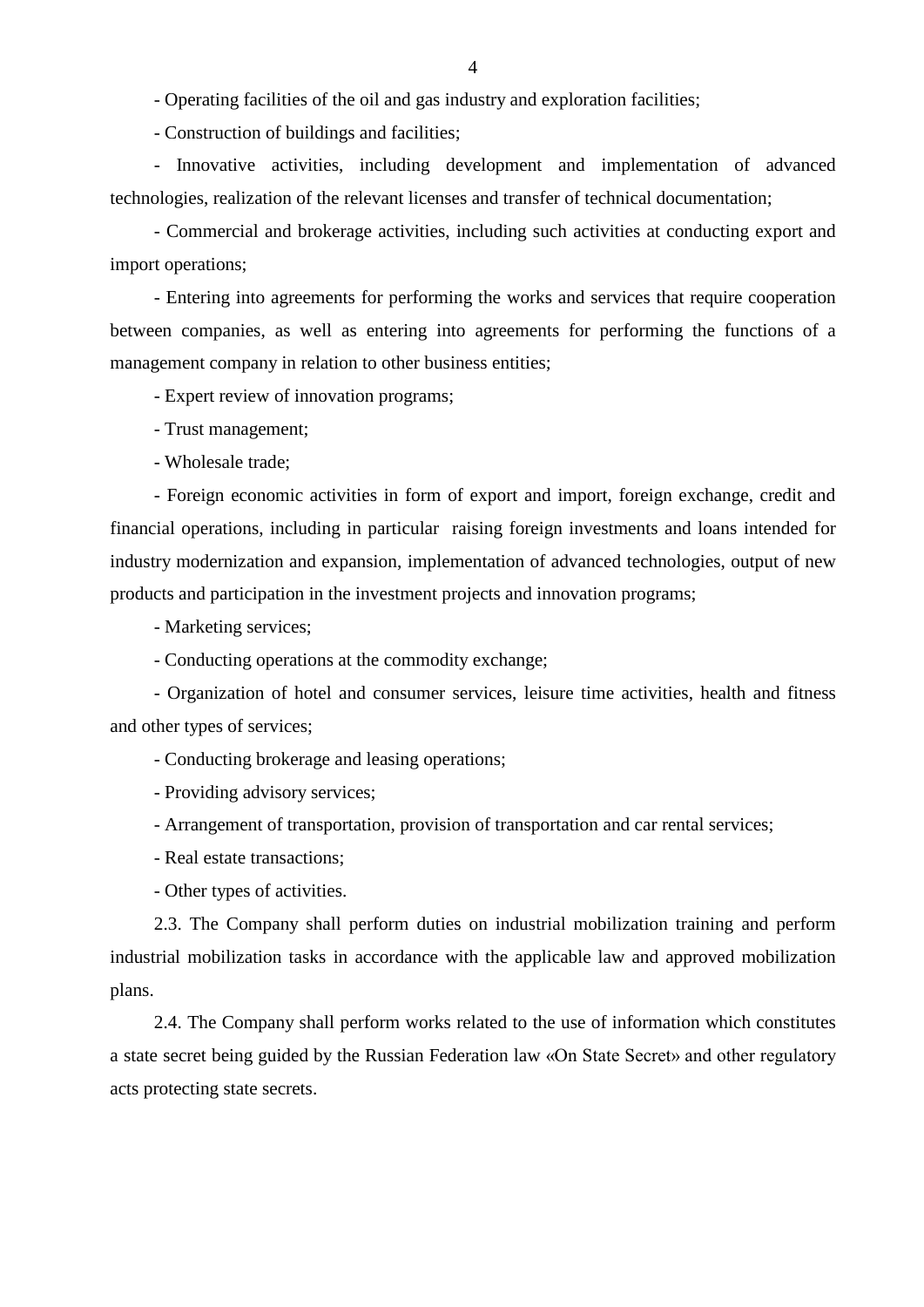# **3. SUBSIDIARIES AND AFFILIATES. BRANCHES AND REPRESENTATIVE OFFICES**

3.1. The Company may have subsidiaries and affiliates in the Russian Federation enjoying rights of a legal entity and established in accordance with applicable laws of the Russian Federation. The Company may have subsidiaries and affiliates abroad established in accordance with applicable laws of a foreign state where such subsidiary or affiliate is located, unless otherwise is provided for by the RF international treaties.

3.2. The Company may establish branches and open representative offices in the Russian Federation and abroad in compliance with requirements of the applicable law of a foreign state where such branch or representative office is located, unless otherwise is provided for by international treaties of the Russian Federation. The Board of Directors shall resolve on establishing affiliates and representative offices or liquidation thereof in accordance with applicable laws.

3.3. Information on the Company"s branches and representative offices:

The Company has its branch in Moscow.

The Company has its representative offices in the following cities: Tyumen, Salekhard, Samara, Novokuibyshevsk (Samara Region), London (United Kingdom).

*(The paragraph wording approved by the Board of Directors on 31 October 2005, Minutes N 57 of 1 November 2005).* 

## **4. AUTHORIZED CAPITAL AND SHARES**

4.1. The Company"s authorized capital is comprised of 303,630,600.00 (Three Hundred and Three Million Six Hundred and Thirty Thousand Six Hundred) Russian Roubles. The authorized capital consists of the nominal value of 3,036,306,000.00 (Three Billion Thirty Six Million Three Hundred and Six Thousand) ordinary registered shares acquired by the shareholders (outstanding shares). The par value of each ordinary registered share is 0.1 Russian Roubles. All the Company"s shares are registered shares.

*(The paragraph wording approved by the Board of Directors on 21 August 2006, Minutes N 73 of 21 August 2006).*

4.2. In addition to outstanding shares, the Company shall be entitled to place 7,557,376,000 (Seven Billion Five Hundred and Fifty-Seven Million Three Hundred and Seventy-Six Thousand) ordinary registered shares with a par value of 0.1 Russian Roubles per share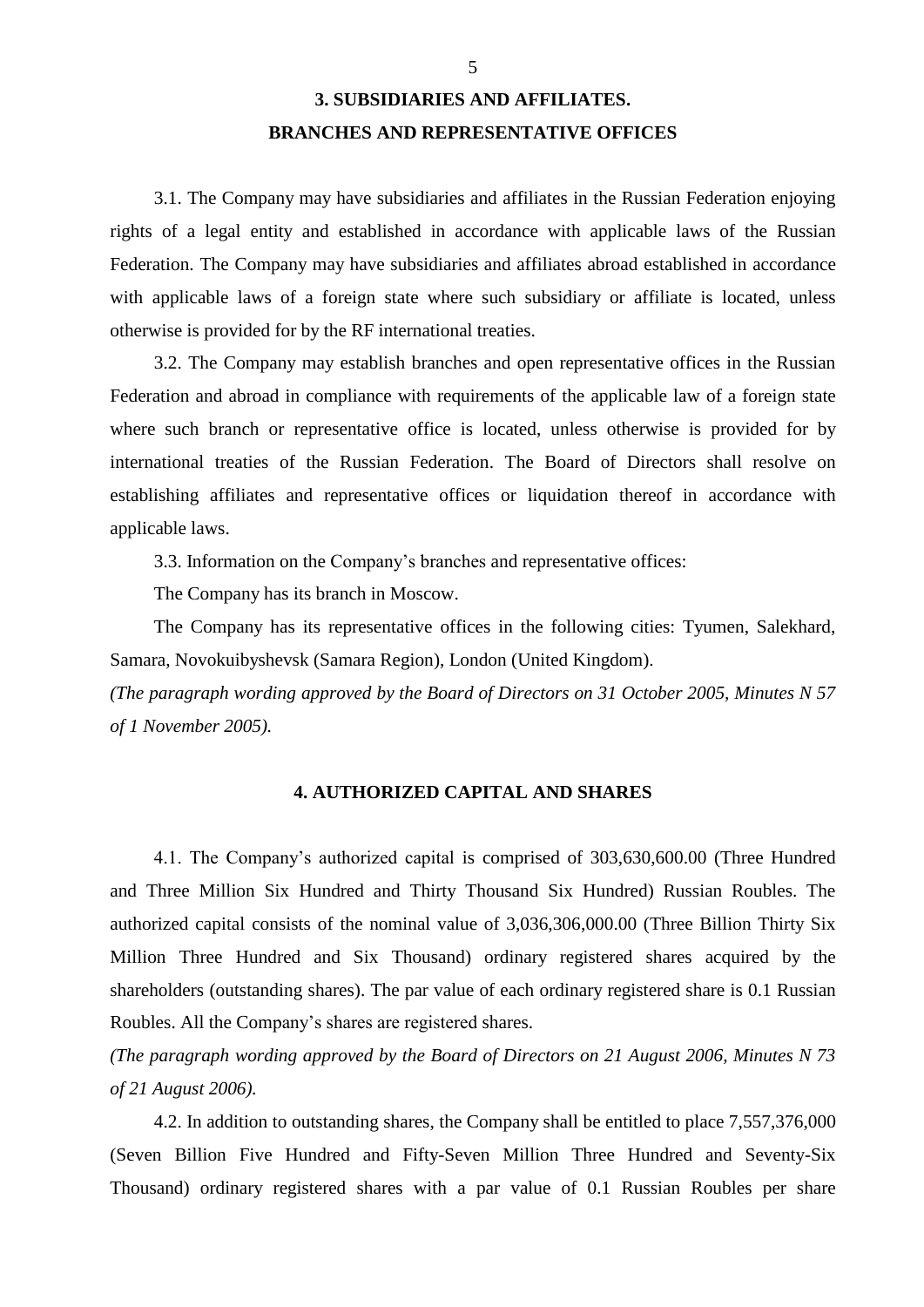(authorized shares). The Company"s additional shares shall confer the same rights as those granted by outstanding shares.

*(The paragraph wording approved by the Board of Directors on 21 August 2006, Minutes N 73 of 21 August 2006).*

4.3 The Company"s authorized capital may be increased via increasing the par value of its shares by resolution of the General Meeting of Shareholders or via placement of additional shares by resolution of the Company"s Board of Directors.

A resolution to increase the Company"s authorized capital via placement of additional shares shall be passed by the Board of Directors unanimously and the votes cast by the retired members of the Board of Directors shall not be counted.

4.4. An increase in the Company"s authorized capital via placement of additional shares may be achieved at the expense of the Company"s property. An increase in the Company"s authorized capital through increasing the par value of its shares shall only be accomplished at the expense of the Company"s property.

The amount by which the Company's authorized capital is increased at the expense of the Company's property shall not exceed the difference between the value of the Company's net assets and the sum of the Company's authorized capital and reserve fund.

4.5. The Company"s authorized capital may be reduced by decreasing the par value of its shares or the total number of shares, as well as via acquisition by the Company of a part of its shares in the cases provided for by the Federal Law "On Joint-Stock Companies".

4.6. The additional shares placed on subscription may be paid in cash, securities, other assets or property rights or any other rights, which have monetary value. The method of payment for additional shares shall be determined by resolution regarding their placement. Other issuable securities may only be paid in cash.

4.7. The price of placement of additional shares among the Company"s shareholders, as they exercise their pre-emptive right to buy shares, may be lower than the placement price for other persons, but not more than by 10 percent.

The price of placement of issuable securities convertible into shares among the Company"s shareholders, as they exercise their pre-emptive right to buy shares, may be lower than the placement price for other persons, but not more than by 10 percent.

4.8. The Company shall be entitled to place additional shares and other issuable securities via subscription or conversion. In the event the Company"s authorized capital is increased at the expense of its property, the Company shall place additional shares among its Shareholders.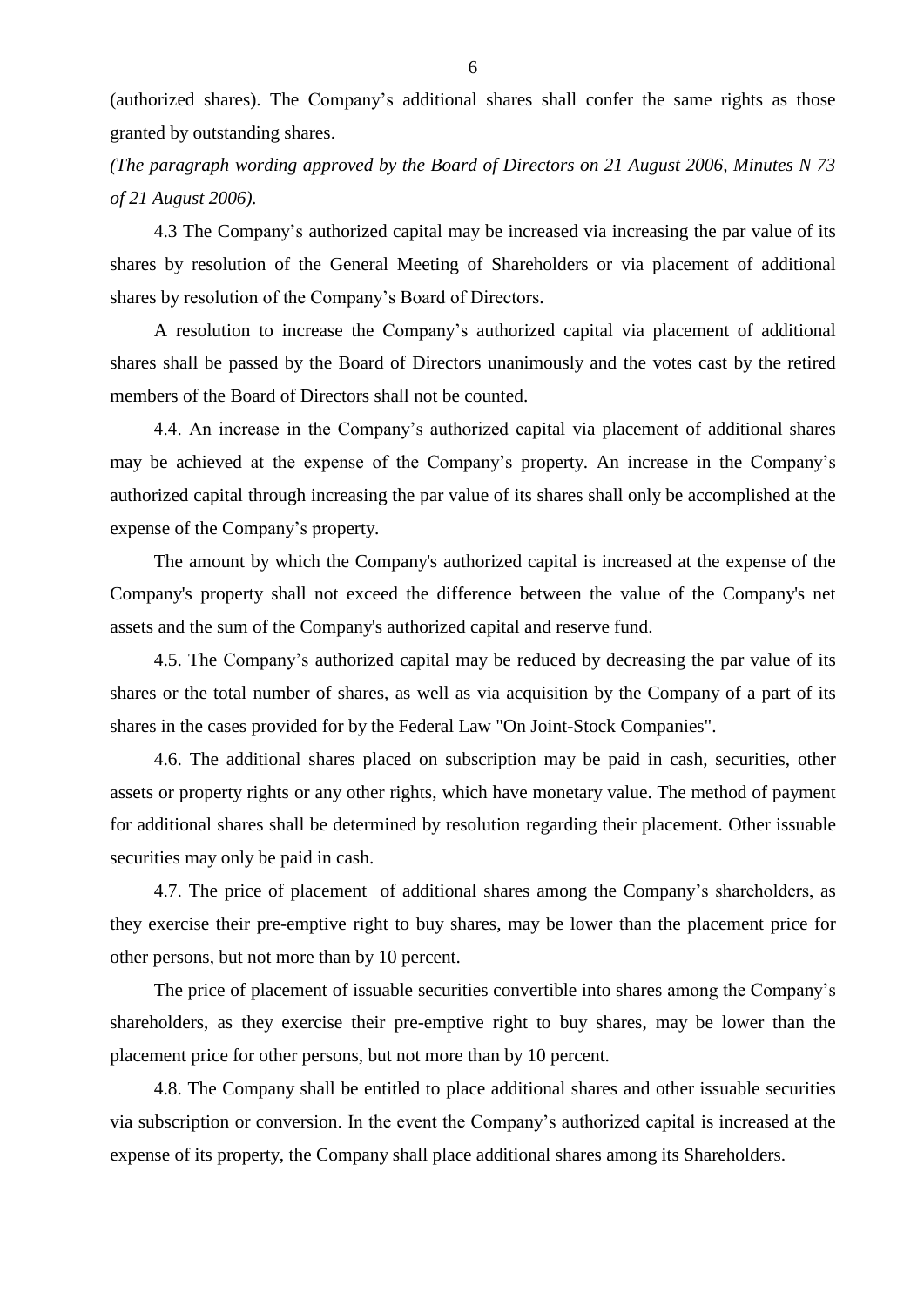The Company shall be entitled to place its shares and issuable securities convertible into shares on open or closed subscription.

4.9. The Company shall place its shares and issuable securities in compliance with regulatory enactments of the Russian Federation.

4.10. The Company may acquire its outstanding shares by resolution of the General Meeting of Shareholders to decrease the authorized capital through acquisition of a part of the Company"s outstanding shares in order to reduce their total number.

4.11. The Company may acquire its outstanding shares by resolution of the Board of Directors, if the nominal value of the Company's outstanding shares constitutes not less than 90 per cent of the Company"s authorized capital.

4.12. The shares acquired by the Company shall be paid in cash, securities, other assets, property rights or any other rights which have monetary value agreed by the Parties.

4.13. Restrictions on acquisition of shares by the Company shall be imposed pursuant to Article 73 of the Federal Law «On Joint Stock Companies».

4.14. The Company"s shares shall be consolidated or split pursuant to Article 74 of the Federal Law «On Joint Stock Companies».

4.15. The repurchase by the Company of its own shares on shareholders request may be exercised pursuant to Articles 75 and 76 of the Federal Law «On Joint Stock Companies».

### **5. COMPANY'S FUNDS AND NET ASSETS. DIVIDENDS**

5.1. The Company shall establish a reserve fund, the size of which shall constitute not less than 5 % (five per cent) of its authorized capital.

The Company"s reserve fund shall be formed by mandatory annual deductions of 5% of the Company"s net profits until it reaches the size specified by this paragraph.

The Company"s reserve fund shall be intended solely to cover its losses, redeem the Company"s securities and repurchase its shares in the absence of other funds available. The Company"s reserve fund shall not be used for other purposes.

5.2. The Company shall be entitled to resolve on dividend payment based on the performance results of the first quarter, six months, nine months and/or the whole financial year.

5.3. A decision to pay dividend, as well as the size, payout time and form of dividend payment on each category (type) of shares shall be passed by the General Meeting of Shareholders in the manner prescribed by the Federal Law "On Joint-Stock Companies".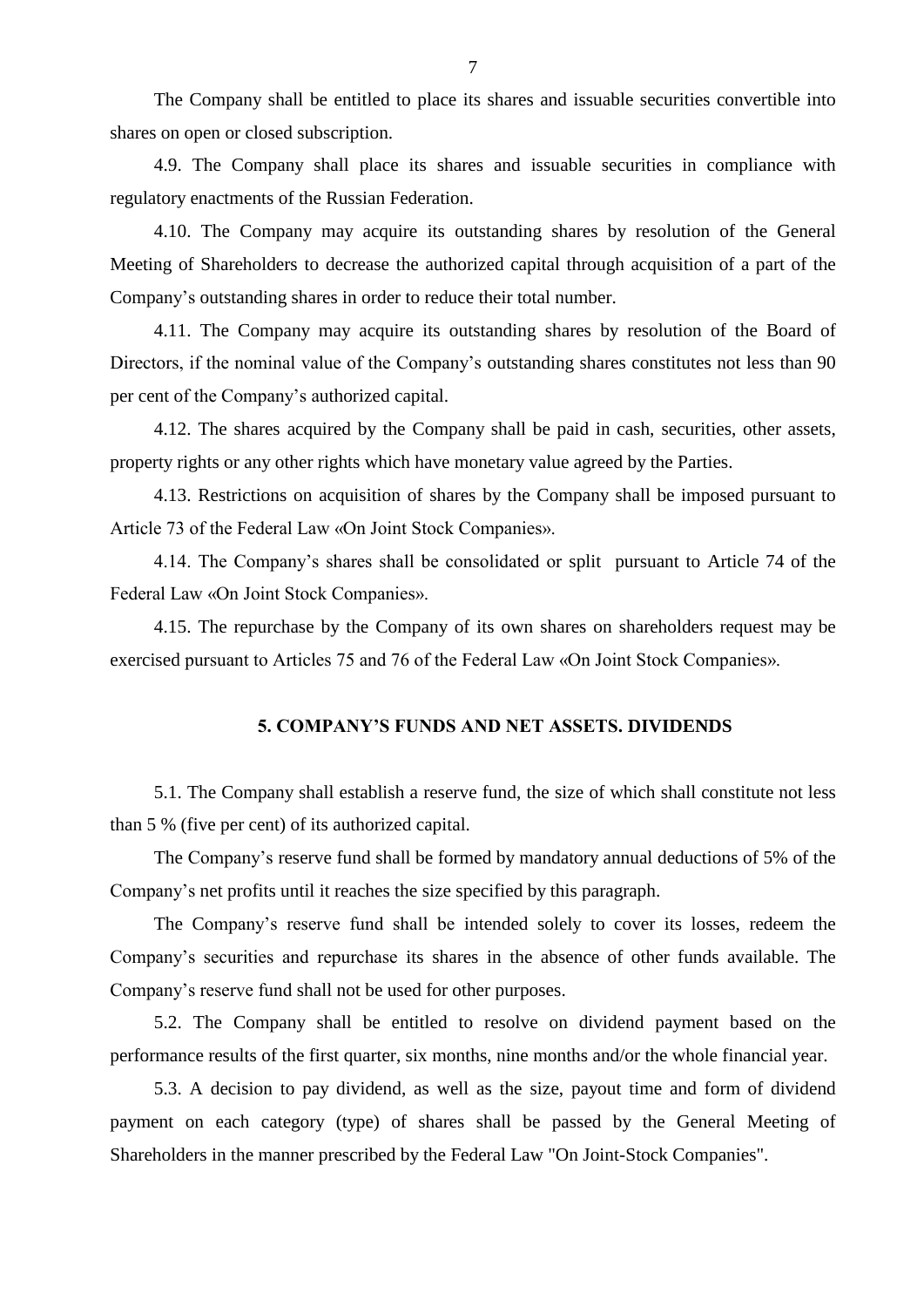5.4. Restrictions on dividend payment shall be set pursuant to article 43 of the Federal Law «On Joint-Stock Companies».

### **6. BONDS AND OTHER ISSUABLE SECURITIES**

6.1. The Company shall be entitled to place its bonds and other issuable securities as provided for by the RF statutory acts on securities.

6.2. The Company shall place its bonds and other issuable securities by resolution of the Board of Directors.

The Company shall place bonds and other issuable securities convertible into shares by resolution of the Board of Directors.

6.3. The company may place bonds with bullet maturity or serial bonds.

The bonds may be redeemed for cash or other property as prescribed by the relevant resolution regarding the bonds issue.

6.4. The Company shall be entitled to place bonds secured by the Company"s certain property or bonds against security provided to the Company for the purposes of bonds issue by third parties or unsecured bonds.

6.5. The bonds may be registered or unregistered (bearer bonds).

6.6. Other terms and conditions of the bond issue and procedure for circulation of bonds and the Company"s other issuable securities shall be established in accordance with applicable laws.

# **7. RIGHTS AND OBLIGATIONS OF SHAREHOLDERS – HOLDERS OF ORDINARY SHARES**

7.1. Each ordinary share in the Company shall confer upon its holder an equal scope of rights.

7.2. The holders of the Company"s ordinary shares may attend the General Meeting of Shareholders and have the right to vote on any matters within its competence, receive dividends and a part of the Company"s assets in the event of its liquidation.

7.3. The Shareholders shall be entitled to:

- Receive information on the Company"s activities, state of its assets and the amount of its losses and profits;

- Transfer voting right;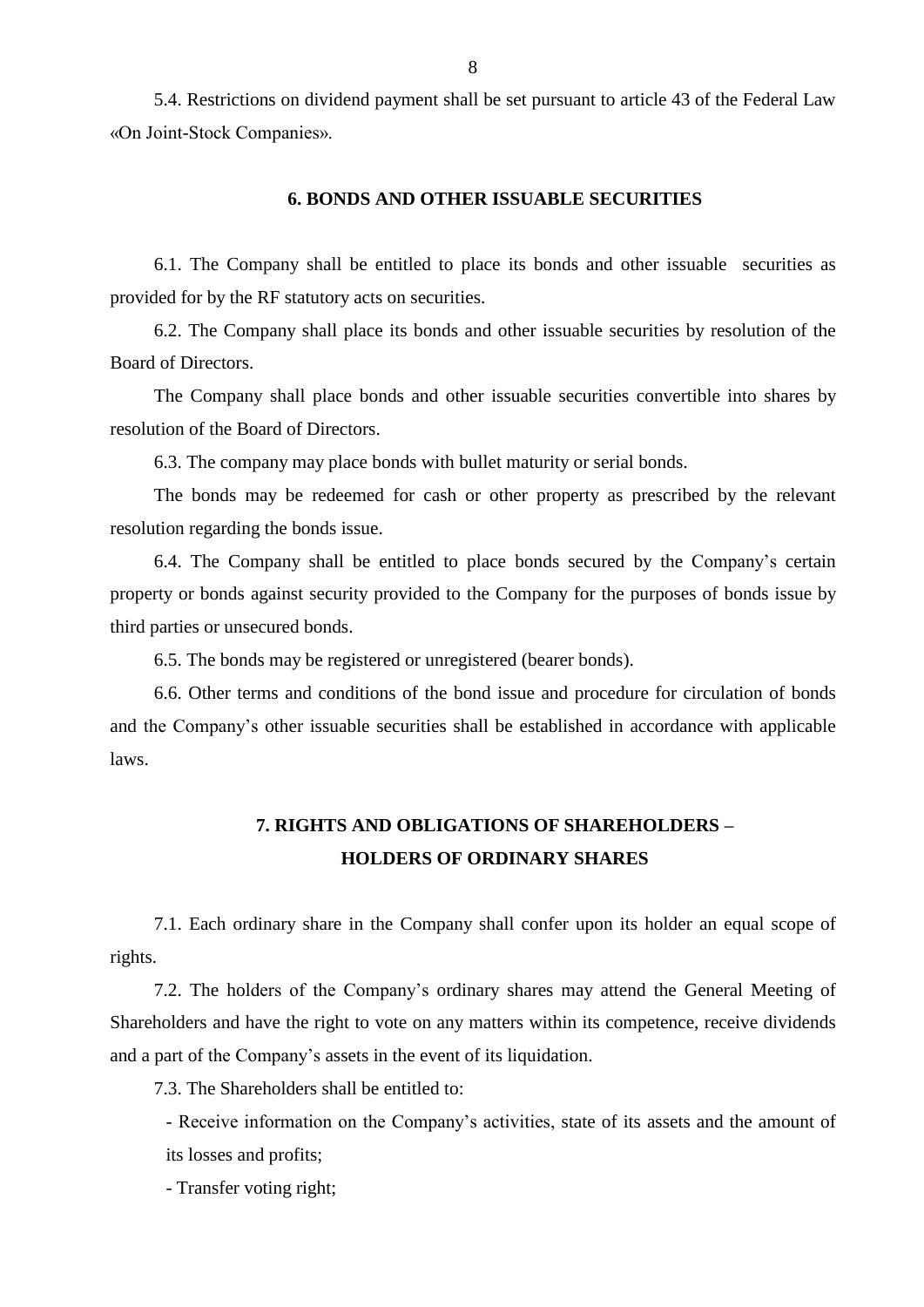- Succeed or sell their shares to the Company or any other person followed by the relevant amendments introduced to the Shareholder Register.

7.4. The Shareholders shall:

- Participate in management of the Company as provided for by these Articles of Association, the Laws and other legal acts of the Russian Federation;

- Meet requirements of the Company"s Articles of Association and perform resolutions passed by its bodies;

- Keep confidential any information regarding the Company"s activities;

- Promote the Company"s development.

#### **8. THE COMPANY'S SHAREHOLDER REGISTER**

8.1. The Company shall appoint a Registrar or keep its own Shareholder Register pursuant to the Russian Federation laws.

8.2. If the Shareholder register is maintained by a Registrar authorized to do so by the Company, the Company shall not be relieved from its responsibility for maintaining and keeping the Company"s Shareholder Register.

8.3. The Company shall procure keeping and maintaining of the Shareholder Register in accordance with statutory acts of the Russian Federation beginning from the date of the Company"s state registration.

## **9. MANAGEMENT BODIES**

#### **General Meeting of Shareholders**

9.1. The General Meeting of Shareholders shall be the Company"s highest management body.

The Company shall hold General Meetings of Shareholders annually.

The Annual General Meeting of Shareholders shall be convened within the timeframe set by the Board of Directors, but not earlier than two months and not later than six months after the end of each financial year. Any General Meeting of Shareholders other than the Annual General Meeting of Shareholders shall be deemed extraordinary.

9.2. The following matters shall be deemed to fall within the competence of the General Meeting of Shareholders:

1) introduction of amendments to the Company"s Articles of Association or approval of new edition of the Company"s Articles of Association;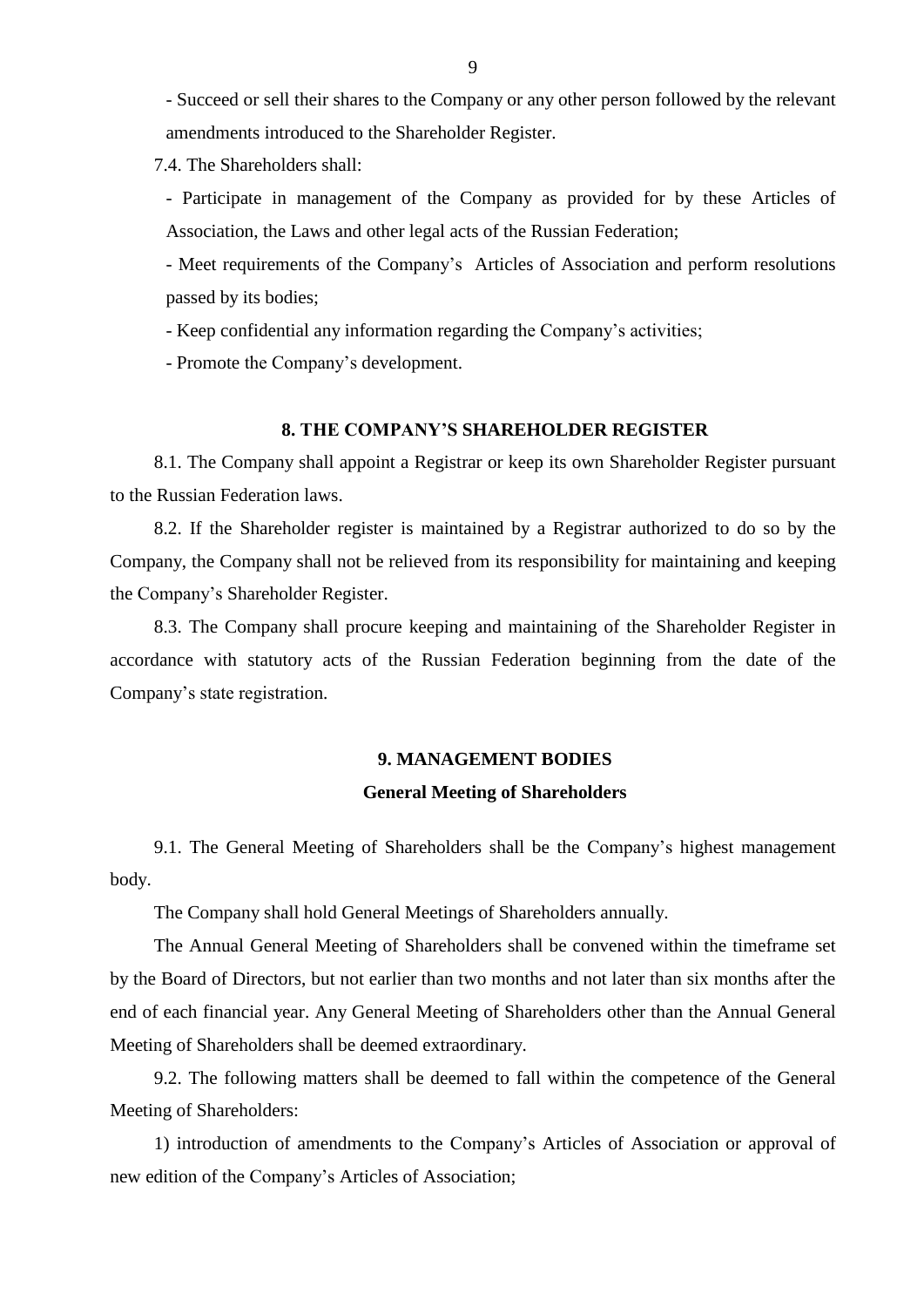2) reorganization of the Company;

3) winding up of the Company, forming a liquidation commission, adopting the interim and final liquidation balance sheets;

4) election of members of the Company"s Board of Directors and early termination of their powers;

5) determining the number, par value, class (type) of authorized shares and the rights attaching thereto;

6) increase of the Company"s authorized capital through increasing the par value of shares or placing additional shares within the total number of the Company"s shares, determination of method, timeframe, terms and conditions of their placement;

7) reduction of the Company"s authorized capital via decrease of the nominal value of shares, acquisition of a part of the shares to reduce their total number, as well as redemption of the acquired or repurchased shares;

8) election of members of the Company"s Revision Commission and early termination of their powers;

9) appointment of the Company"s auditor;

10) approval of annual reports, annual financial statements, including inter alia, the income statements (profit and loss accounts), as well as distribution of profit, including the payment (declaration) of dividends, and losses based on the financial year results;

11) establishing the procedure of conduct of the General Meeting of Shareholders;

12) election of members of the Counting Commission and early termination of their powers;

13) split and consolidation of the Company"s shares;

14) making decisions on approval of related party transactions in the cases provided for by Article 83 of the Federal Law «On Joint-Stock Companies»;

15) making decisions on approval of major transactions in the cases provided for by article 79 of the Federal Law «On Joint-Stock Companies»;

16) acquisition of the Company"s outstanding shares in the cases provided for by the Federal Law «On Joint-Stock Companies»;

17) making decisions on participation in holding companies, financial and industrial groups, associations and other commercial organizations;

18) approval of internal documents regulating activity of the Company"s bodies;

19) forming the Company"s sole executive body and early termination of it powers;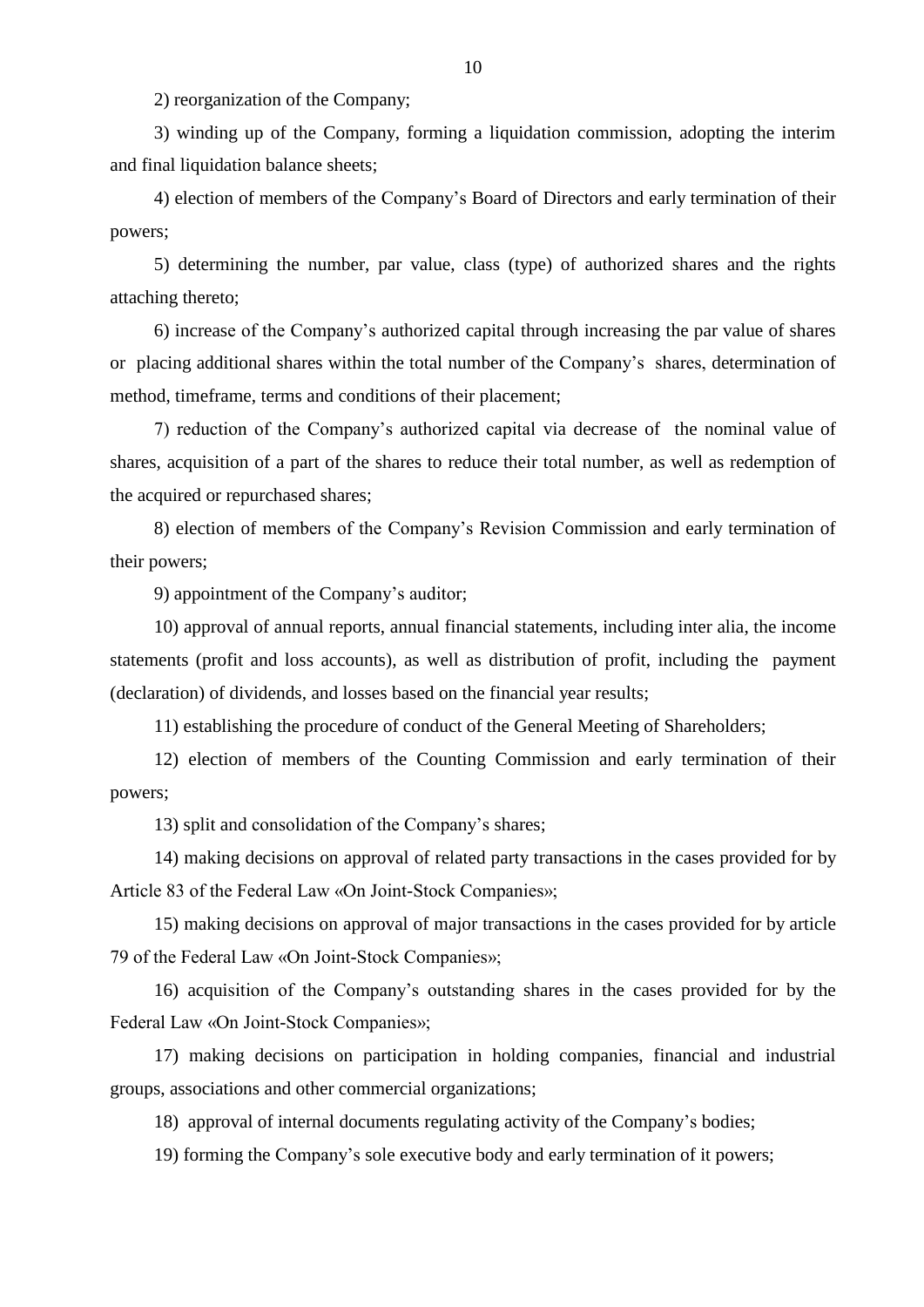20) declaration (pay out) of dividends based on the results of three months, six months and nine months of the financial year;

21) transfer of powers of the sole executive body to a management company or a trustee and termination of their powers.

22) resolving on any other matters provided for by the Federal Law «On Joint-Stock Companies»

No matters referred to the competence of the General Meeting of Shareholders shall be delegated to be resolved by the Company"s Board of Directors or executive body.

9.3. The General Meeting of Shareholders shall not have the right to consider and make decisions on the matters falling outside of its competence under the Federal Law "On Joint-Stock Companies" and the Company"s Articles of Association.

9.4. Resolutions on the matters specified in Sub-paragraphs 1 - 3, 5 and 16, of Paragraph 9.2 of this Article shall be passed by the General Meeting of Shareholders by a majority of threefourths of the votes of shareholders holding the voting shares and present at the General Meeting of Shareholders. A resolution on other matters falling within the competence of the General Meeting of Shareholders shall be passed by a majority vote of the holders of voting shares present at the meeting, unless otherwise provided for by the Federal Law «On Joint-Stock Companies».

Resolutions on matters specified in Sub-paragraphs 2, 6, 7, 13-18, 20 and 21 of Paragraph 9.2 hereof, shall be adopted by the General Meeting of Shareholders only as advised by the Board of Directors.

*(The paragraph wording approved by the Extraordinary General Meeting of Shareholders on 15 October 2009, Minutes N 108 of 21 October 2009).*

9.5. The General Meeting of Shareholders shall not be entitled to pass resolutions on the matters not included in the agenda of the meeting, nor shall they be entitled to change the agenda.

9.6. The resolutions passed by the General Meeting of Shareholders and the voting results shall be announced at the General Meeting of Shareholders, at which the voting took place, or notified to the persons included in the list of those entitled to participate in the General Meeting of Shareholders in form of a voting results report no later than 20 days following the date of the Minutes on voting results in the manner prescribed for notifying the shareholders of the General Meeting of Shareholders.

9.7. The resolutions of the General Meeting of Shareholders may be passed via absentee voting without conducting a meeting.

11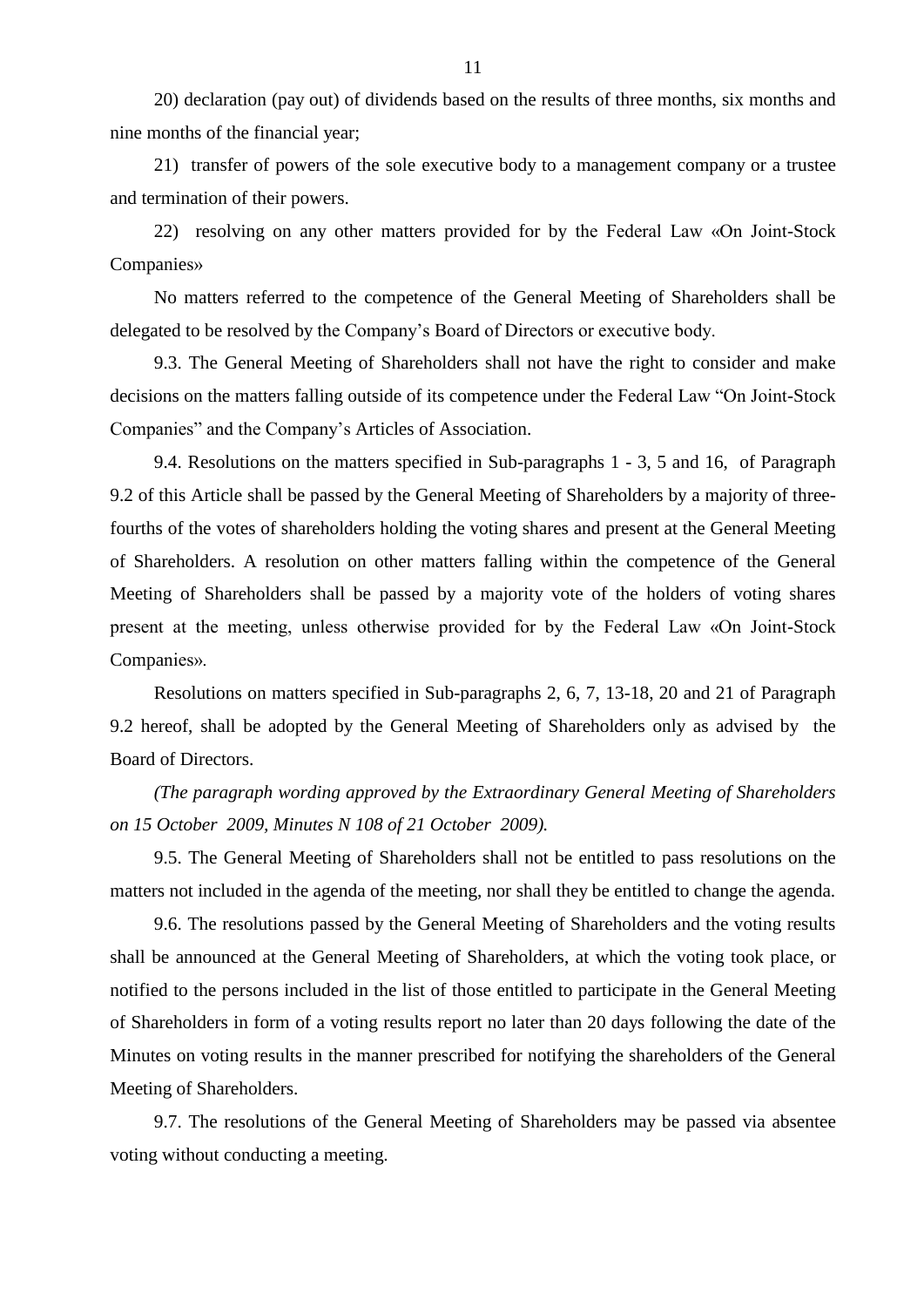9.8. A notice of the forthcoming General Meeting of Shareholders shall be served at least 30 (thirty) days prior to the meeting unless otherwise provided for by the Federal Law «On Joint-Stock Companies».

Within the above term, a notice regarding the forthcoming General Meeting of Shareholders shall be forwarded to each of the persons appearing on the list of those entitled to take part in the General Meeting of Shareholders by registered mail or delivered by hand.

*(The paragraph wording approved by the Extraordinary General Meeting of Shareholders on 15 October 2009, Minutes N 108 of 21 October 2009).*

*(The third paragraph is deleted by resolution of the Extraordinary General Meeting of Shareholders on 15 October 2009, Minutes N 108 of 21 October 2009).*

The Company shall additionally inform the Shareholders of the Meeting by the Mass Media - a daily newspaper «Gazeta».

9.9. The shareholder(s) holding in aggregate at least 2 % (two percent) of the Company"s voting shares shall be entitled to propose items on the agenda of the Annual General Meeting and nominate candidates to the Board of Directors, Revision Commission and Counting Commission, the number of which cannot exceed the quantitative composition of a relevant body. Such proposals shall be submitted to the Company within 30 days following the end of the financial year.

 In case the proposed agenda of Extraordinary General Meeting of Shareholders (EGM) includes an item on electing members of the Company"s Board of Directors and (or) forming the Company's sole executive body, the shareholders or shareholder holding in aggregate not less than 2 percent of the Company"s voting shares shall be entitled to nominate candidates to the Company"s Board of Directors whereby their number may not exceed the quantitative composition of the Company"s Board of Directors or to nominate a candidate to the Company"s sole executive body.

Such proposal shall be received by the Company not less than 30 days before the EGM date.

A proposal to include items on the agenda of a General Meeting of Shareholders shall contain the wording of each item proposed, whereas a proposal regarding the nominees shall state the name and details of identification document (series and (or) number, date and place of issue, issuing authority) of each nominee, the name of the body to which it is nominated for election and other details required under the Articles of Association or the Company"s internal regulations. A proposal to include items on the agenda of a General Meeting of Shareholders may include draft resolutions on each proposed item.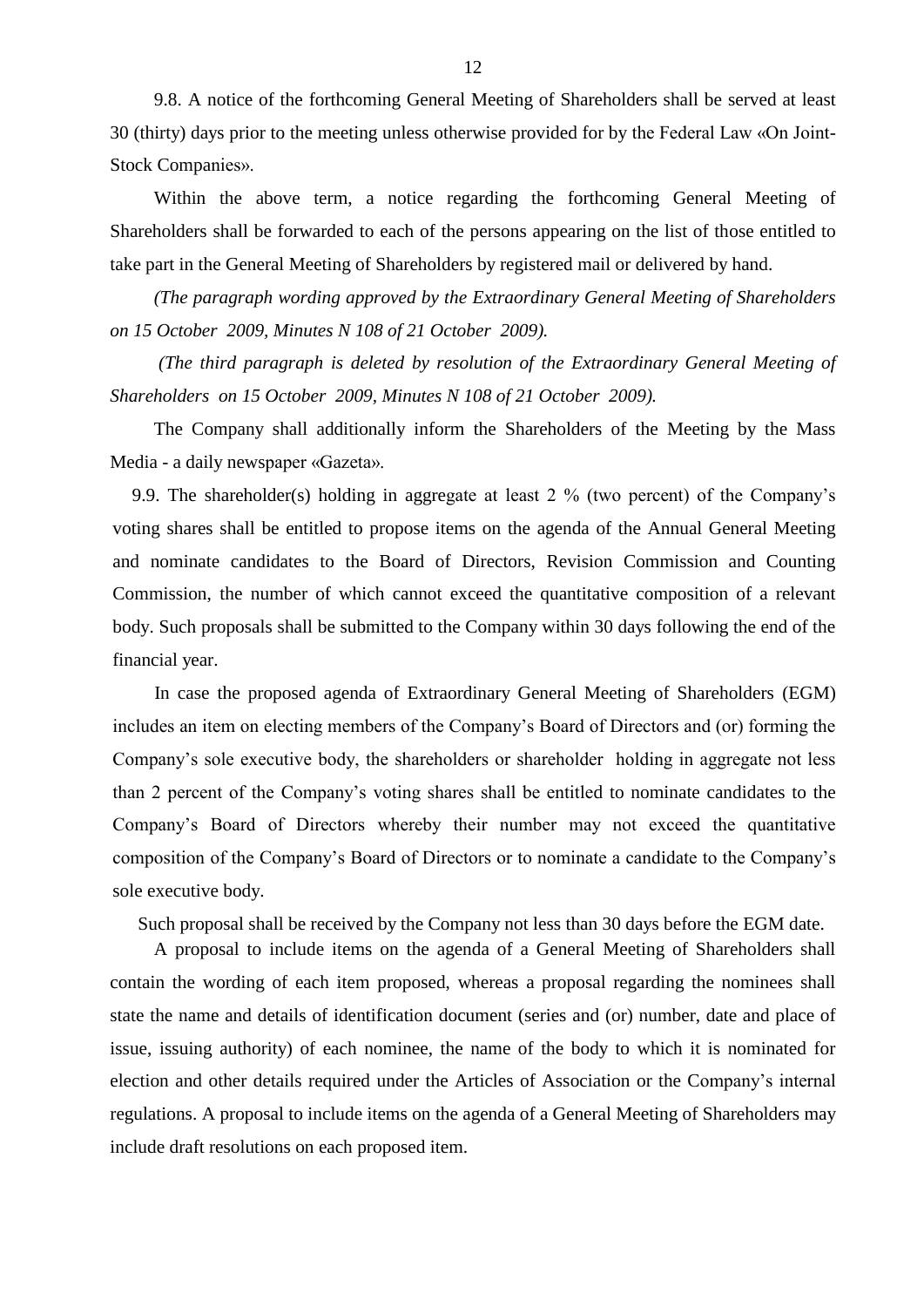*(The paragraph wording approved by the Extraordinary General Meeting of Shareholders on 15 October 2009, Minutes N 108 of 21 October 2009).*

9.10. The Board of Directors shall consider the received proposals and make a decision on entering them on the agenda of the General Meeting of Shareholders or refuse to include the proposal not later than 5 days following the deadline set by Subparagraph 9.9 hereof.

The item proposed by shareholders (shareholder) shall be included in the agenda of the General Meeting of Shareholders, as well as nominated candidates shall be included in the list of candidates to be elected to the Company"s relevant body except in cases where:

- shareholders (shareholder) exceed the term set out by Paragraph 9.9. hereof;

- shareholders (shareholder) do (does) not own the required number of the Company"s voting shares provided for by Paragraph 9.9. hereof;

- the proposed items do not comply with requirements set out by clause 9.9. hereof;

- the item proposed on the agenda of the General Meeting of Shareholders is beyond its competence and/or does not meet requirements of the Federal Law "On Joint-Stock Companies" and other statutory acts of the Russian Federation.

9.11. A motivated decision of the Company"s Board of Directors denying inclusion of any item on the agenda of the General Meeting of Shareholders or inclusion of candidate in the list of nominees to be elected to the Company's relevant body shall be sent to the shareholder(s), who proposed the item or nominated the candidate, not later than three days from the date of the receipt thereof. A decision of the Company's Board of Directors denying inclusion of any item on the agenda of the General Meeting of Shareholders or denying inclusion of candidate in the list of nominees to be elected to the Company"s relevant body, as well as declining by the Board of Directors to pass the relevant resolution by the Board of Directors may be challenged in court.

The Company"s Board of Directors shall not be entitled to amend the wording of the items proposed on the agenda of the General Meeting of Shareholders and the wording of resolutions on such items.

9.12. Apart from the items proposed by shareholders on the agenda of the General Meeting of Shareholders and in the absence of such proposals, as well as in the absence of or insufficient number of nominees proposed by the shareholders for forming the relevant body, the Board of Directors shall be entitled to put items on the agenda of the General Meeting of Shareholders or include nominees in the list of nominees at its own discretion.

9.13. In preparing the General Meeting of Shareholders, the Company"s Board of Directors shall determine the following:

form of the General Meeting of Shareholders (joint attendance or absentee voting);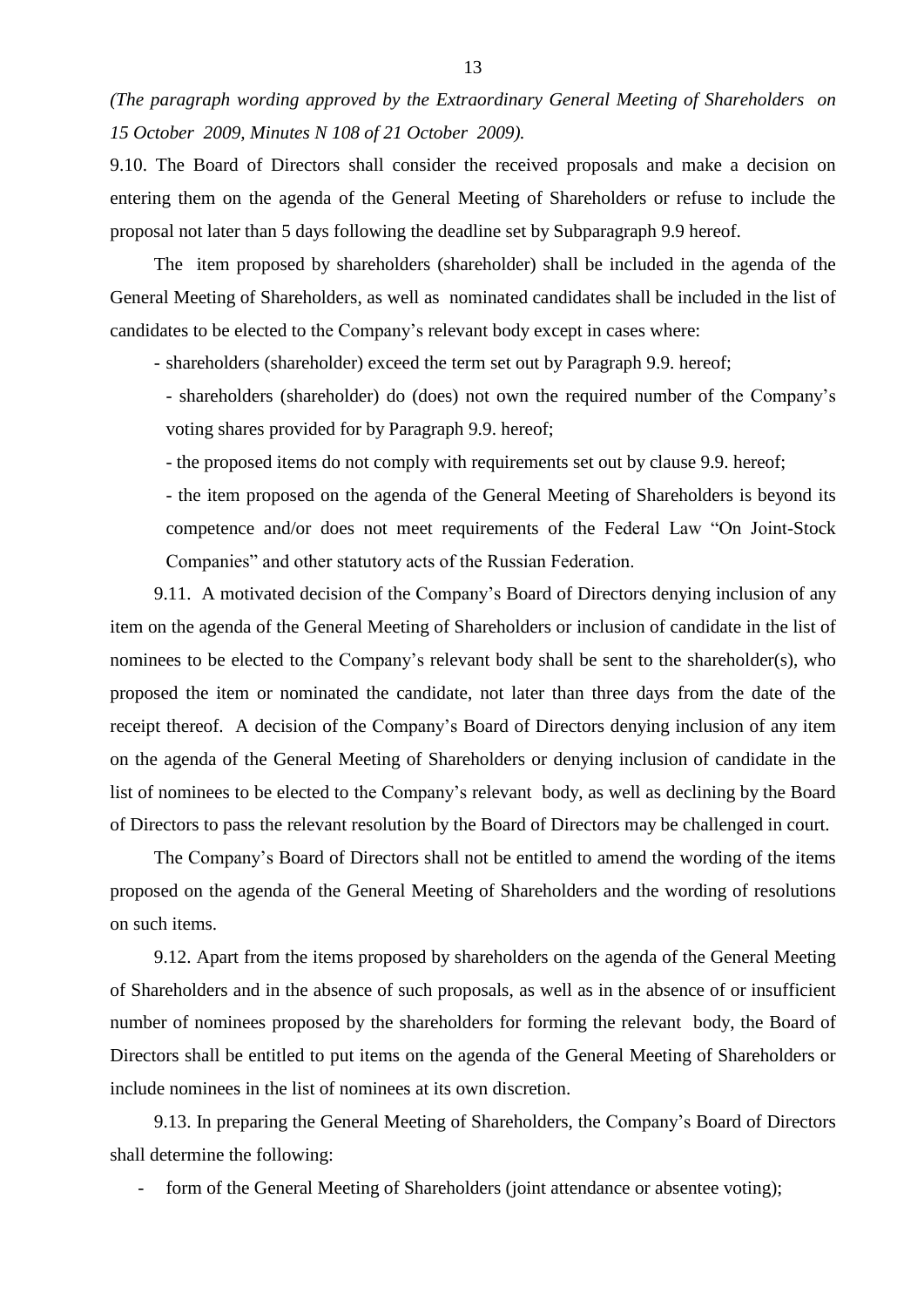- date, place and time of the forthcoming General Meeting of Shareholders and in the event the meeting is conducted in the form of absentee voting – a deadline for acceptance of completed ballots and the mailing address at which the completed ballots shall be sent;
- a date for compiling a list of persons entitled to attend the General Meeting of Shareholders;
- agenda of the General Meeting of Shareholders;

- procedure of notifying the shareholders of the forthcoming General Meeting of Shareholders;

- list of information (materials) to be submitted to the shareholders while preparing for the forthcoming General Meeting of Shareholders and its provision procedure;

- form and the text of the voting ballots.

9.14. The Extraordinary General Meeting of Shareholders shall be convened by resolution of the Company"s Board of Directors on its own initiative, as well as on request of the Revision Commission, the Company's auditor and the shareholder(s) holding in aggregate not less than 10 % (ten per cent) of the Company"s voting shares as of the request date.

The Company"s Board of Directors shall not be entitled to amend the wording of items on the agenda, the wording of resolutions on such items or change the proposed form of the Extraordinary General Meeting of Shareholders convened on request of the Revision Commission, the Company"s Auditor or shareholder(s) holding in aggregate not less than 10 % (ten per cent) of the Company"s voting shares.

The Extraordinary General Meeting of Shareholders convened on request of the persons or bodies authorized to do so shall be conducted not later than 40 (forty) days after the request is made to convene the Extraordinary General Meeting of Shareholders.

A request to convene the Extraordinary General Meeting of Shareholders shall include the items proposed on its agenda. The request to convene the Extraordinary General Meeting of Shareholders may contain draft resolutions on each of the proposed agenda items, as well as proposed form of the Extraordinary General Meeting of Shareholders.

If the request to convene the Extraordinary General Meeting of Shareholders is initiated by shareholder(s) it shall contain the name of such shareholder(s) requesting to convene the Extraordinary General Meeting of Shareholders, as well as the number, class (type) of the shares it holds. It shall be signed by a person(s) requesting to convene the Extraordinary General Meeting of Shareholders.

A decision to convene or refuse from convening the Extraordinary General Meeting of Shareholders shall be passed by the Company"s Board of Directors within 5 days after the request

14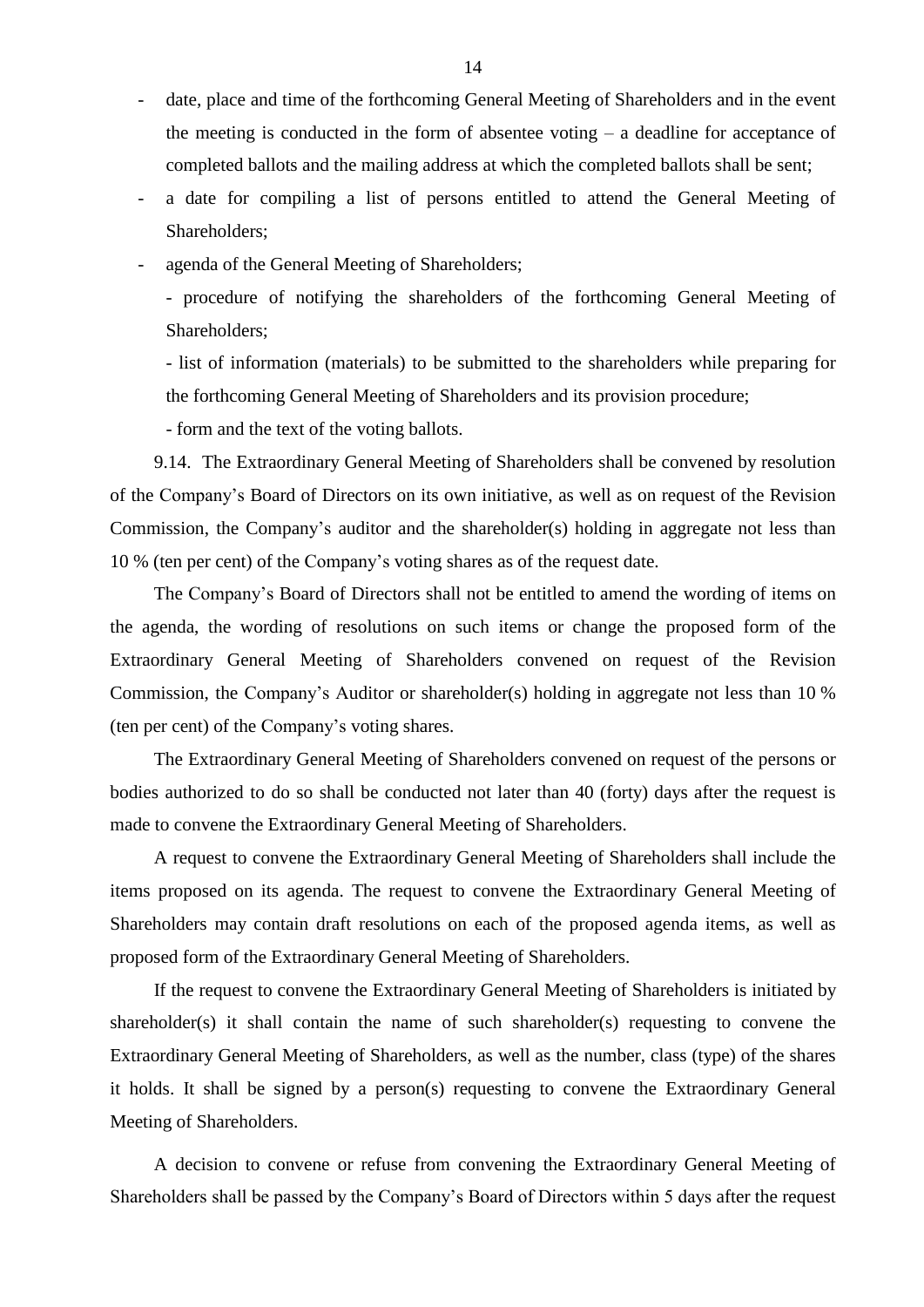is made. The decision to refuse from convening the Extraordinary General Meeting of Shareholders may be made if:

- the procedure stipulated by article 55 of the Federal Law «On Joint-Stock Companies» for submitting a request to convene an Extraordinary General Meeting of Shareholders has not been observed;
- the shareholders (shareholder) requesting to convene an Extraordinary General Meeting of Shareholders hold less than 10 percent of the Company"s voting shares;
- none of the matters proposed for the agenda of Extraordinary General Meeting of Shareholders falls within its competence and (or) complies with the provisions of the Federal Law «On Joint-Stock Companies» and other statutory acts of the Russian Federation.

 The resolution of the Company"s Board of Directors to convene the Extraordinary General Meeting of Shareholders or a resolution to reasonably refuse from its convocation shall be forwarded to the persons requesting such convocation not later than 3 days after such resolution is passed. The decision of the Board of Directors to refuse from convening the EGM may by challenged in court.

*(The paragraph wording approved by the Extraordinary General Meeting of Shareholders on 15 October 2009, Minutes N 108 of 21 October 2009).*

Should the Board of Directors not make a decision to convene the Extraordinary General Meeting of Shareholders within the established timelines or refuse from its convocation, the Extraordinary General Meeting of Shareholders may be convened by the bodies and persons requesting its convocation. In this case, the expenses relating to preparation and conduct of the Extraordinary General Meeting of Shareholders may be reimbursed at the expense of the Company"s funds by resolution of the Extraordinary General Meeting of Shareholders.

9.15. The Counting Committee shall verify credentials and register persons attending the General Meeting of Shareholders, determine if the General Meeting of Shareholders is in quorum, explain matters arising out of exercising by shareholders (or their representatives) of their voting right at the general meeting, clarify the procedure of voting on the items put to the vote, ensure compliance with the established voting procedure and the right of shareholders to take part in voting, count the votes and sum up voting results, draw up minutes on voting results and hand over the voting ballots to the archives.

The Counting Commission's functions may be imposed on the Company's registrar by resolution of the General Meeting of Shareholders.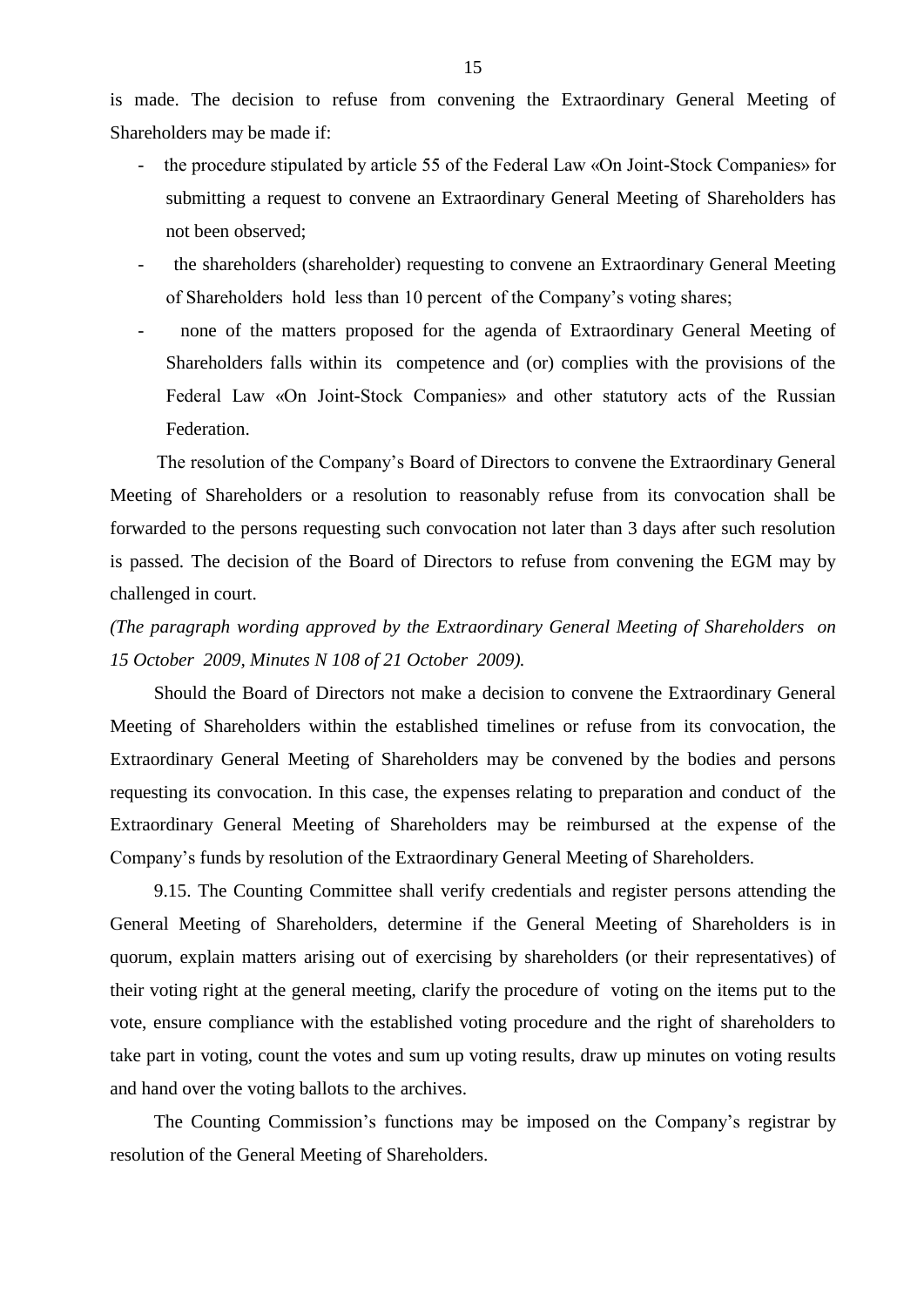9.16. Any shareholder shall have the right to attend the General Meeting of Shareholders personally or through its representative. The shareholder"s representative at the General Meeting of Shareholders shall act within the powers provided for by the Federal Laws or Acts of the competent federal or local authorities or under a power of attorney executed in writing under Clauses 4 and 5 of Article 185 of the Civil Code of the Russian Federation or notarized.

If any shares are transferred after the date of compiling the list of shareholders entitled to participate in the General Meeting of Shareholders but before the date of the meeting, a person entered on such list shall issue a power of attorney to the transferee or vote at the General Meeting of Shareholders in accordance with the transferee"s instructions.

9.17. The General Meeting of Shareholders shall be in quorum, if the shareholders having in aggregate more than a half of the voting rights on the Company"s outstanding shares take part in the meeting.

In the absence of quorum required to conduct the Annual General Meeting of Shareholders, an adjourned General Meeting of Shareholders with the same agenda shall be conducted. In the absence of quorum required to conduct the Extraordinary General Meeting of Shareholders, an adjourned Extraordinary General Meeting of Shareholders with the same agenda may be conducted.

An adjourned General Meeting of Shareholders shall be in quorum, if the shareholders holding in aggregate no less than 30% percent of voting rights on the Company's outstanding shares take part in the meeting.

In conducting an adjourned General Meeting of Shareholders in less than 40 days after the invalid General Meeting of Shareholders, the persons entitled to participate in the General Meeting of Shareholders shall be determined in accordance with the list of persons entitled to participate in the invalid General Meeting of Shareholders.

9.18. The voting principle at the General Meeting of Shareholders shall be "one vote per voting share", save for cumulative voting as provided for by these Articles of Association.

9.19. In conducting the General Meeting of Shareholders, except for a meeting conducted in the form of absentee voting, the persons entered on the list of those entitled to take part in the meeting or their representatives shall be entitled to attend the meeting or send filled out ballots to the Company. At determining the quorum or summing up voting results there shall be taken into account the votes represented by the voting ballots received by the Company not later than 2 days before the date of the General Meeting of Shareholders.

Voting at the General Meeting of Shareholders held in absentee form shall be conducted by ballots. The form and text of the ballot shall be approved by the Company's Board of Directors.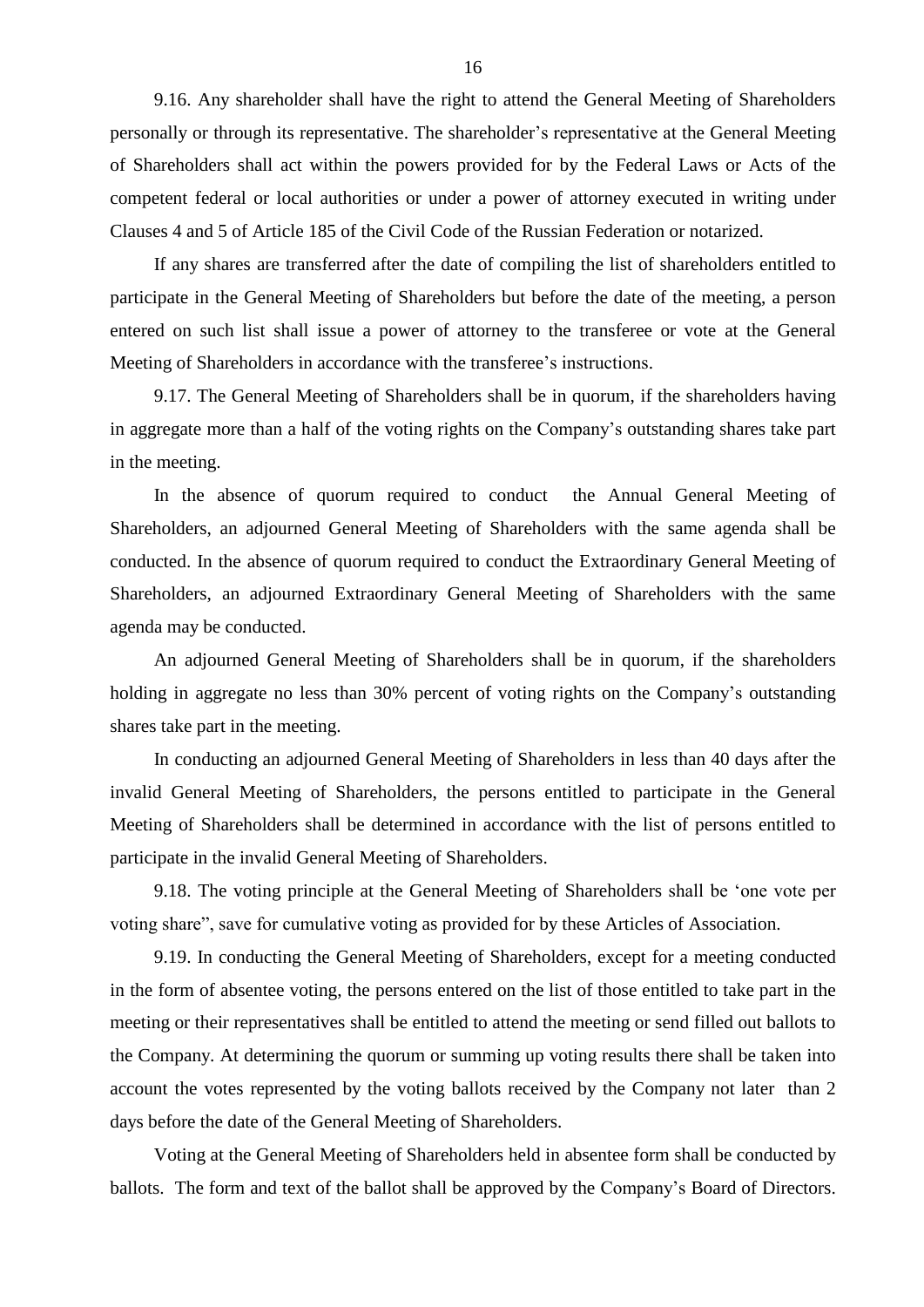The ballot shall be served against receipt to each person appearing on the list of those entitled to participate in the General Meeting of Shareholders no later than 30 days before the General Meeting of Shareholders. The ballot shall be delivered by registered mail. Should the ballot be sent to a shareholder residing abroad, such ballot shall be sent by international courier service.

9.20. The minutes of the General Meeting of Shareholders shall be made in two original copies not later than 15 (fifteen) days after its closing date. Both original copies shall be signed by the Chairman and Secretary of the General Meeting of Shareholders.

9.21. The procedure for holding a General Meeting of Shareholders, Extraordinary General Meetings of Shareholders and other matters averted herein shall be governed by the Regulation on the General Meeting of Shareholders adopted by the General Meeting of Shareholders.

#### **Board of Directors**

9.22. The Board of Directors shall perform overall management of the Company"s activities, save for the matters referred by the Federal Law "On Joint-Stock Companies" and these Articles of Association to the competence of the General Meeting of Shareholders.

The competence of the Board of Directors shall include the following matters:

1) Defining priority lines of the Company"s business;

2) Convening Annual and Extraordinary General Meetings of Shareholders, save the events provided for by Paragraph 8, Article 55 of the Federal Law «On Joint-Stock Companies»;

3) Approving agenda of the General Meeting of Shareholders;

4) Fixing the date of compiling the list of persons entitled to participate in the General Meeting of Shareholders and other matters referred to the competence of the Company"s Board of Directors in accordance with the provisions of Chapter VII of the Federal Law «On Joint-Stock Companies» and related to preparation and conduct of the General Meeting of Shareholders;

5) Placing the Company"s bonds and other issuable securities either convertible or nonconvertible into its shares in the cases provided for by the Federal Law «On Joint-Stock Companies»;

6) Increasing the Company"s authorized capital via placement of additional shares within the number and category of authorized shares, save the cases provided for by the applicable law;

7) Introducing amendments to the Company"s Articles of Association as a result of placement of the Company"s shares, including amendments related to the increase of authorized capital;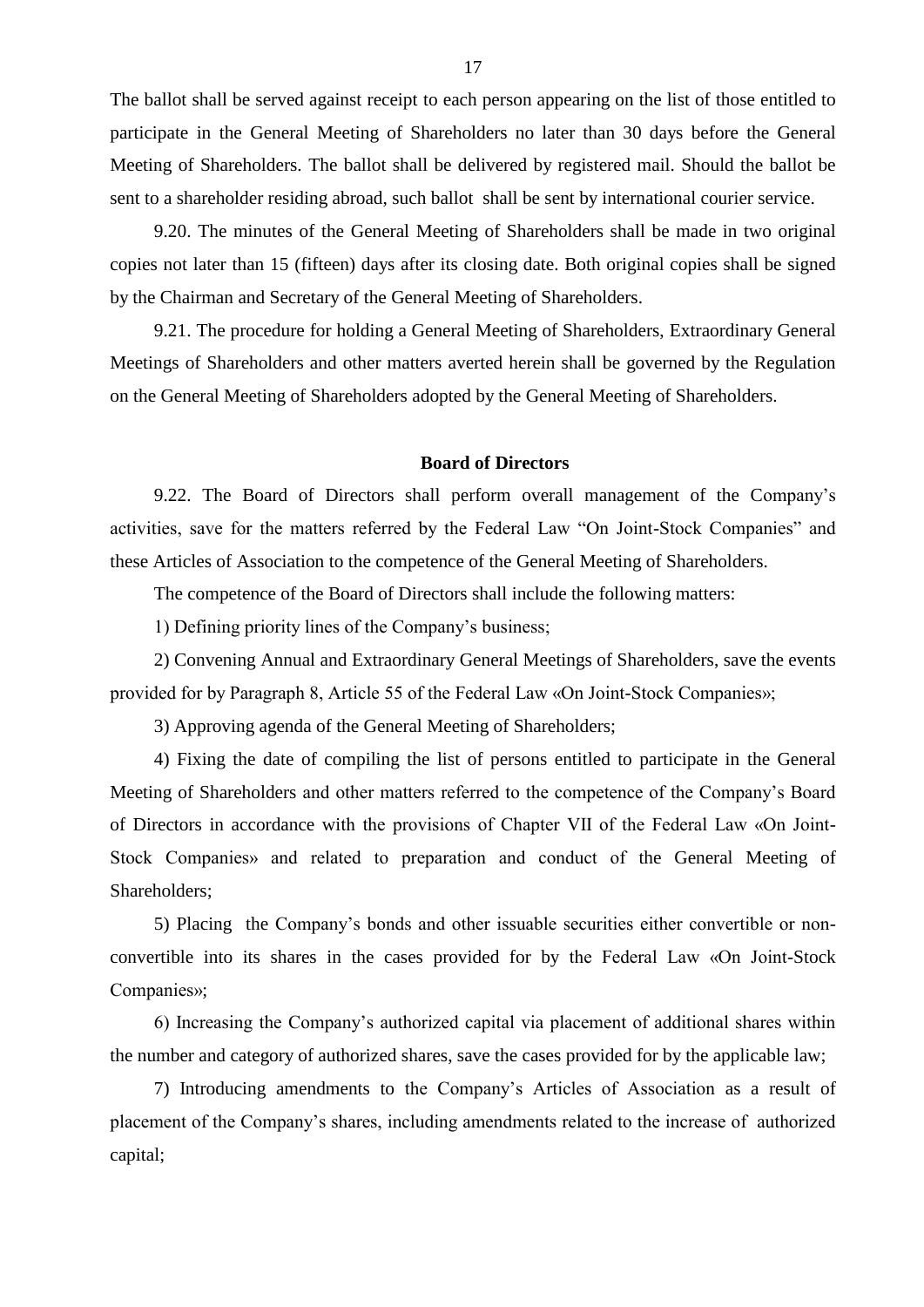8) Introducing amendments to the Company"s Articles of Association due to establishment of new branches and representative offices or their liquidation;

9) Determination of price (monetary value) of assets, as well as a placement and repurchase price of the issued securities in the cases provided for by the Federal Law «On Joint-Stock Companies»;

10) Acquisition of the Company"s outstanding shares, bonds or other securities in the cases provided for by the Federal Law «On Joint-Stock Companies»;

11) Forming the Company"s collegial executive body (Management Board), including determination (change) of its quantitative composition, election and early termination of powers of its members, save the election of chairman of the collegial executive body (Chairman of the Management Board);

*(The sub-paragraph wording approved by the Extraordinary General Meeting of Shareholders on 15 October 2009, Minutes N 108 of 21 October 2009)*

12) Recommendations on the amount of remuneration and compensations payable to the members of the Company"s Revision Commission and determination of the size of remuneration payable for the Auditor's services;

13) Recommendations on the amount of dividend on the shares and its payment procedure;

14) Using the Company"s Reserve Fund and other funds;

15) Approval of the Company"s internal documents, save the internal documents which shall be approved by the General Meeting of Shareholders in accordance with the Federal Law «On Joint-Stock Companies», and the Company"s other internal documents, which approval is referred by the Articles of Association to the competence of the Company"s executive bodies;

16) Establishment and liquidation of the Company"s branches, opening and closing the Company"s representative offices;

17) Approval of major transactions in the cases provided for by Chapter Х of the Federal Law «On Joint-Stock Companies»;

18) Approval of related party transactions provided for by Chapter ХI of the Federal Law «On Joint-Stock Companies»;

19) Approval of the Company"s Registrar and the terms and conditions of the contract with such Registrar, renewal and termination of the Contract with it;

20) Approval of the Company"s long-term and annual business plans, including investment projects approved under Sub-paragraph 21 hereof;

21) Making decisions on new investment projects or expansion of the existing investment projects, including those considered upon approval of the Company"s long-term and annual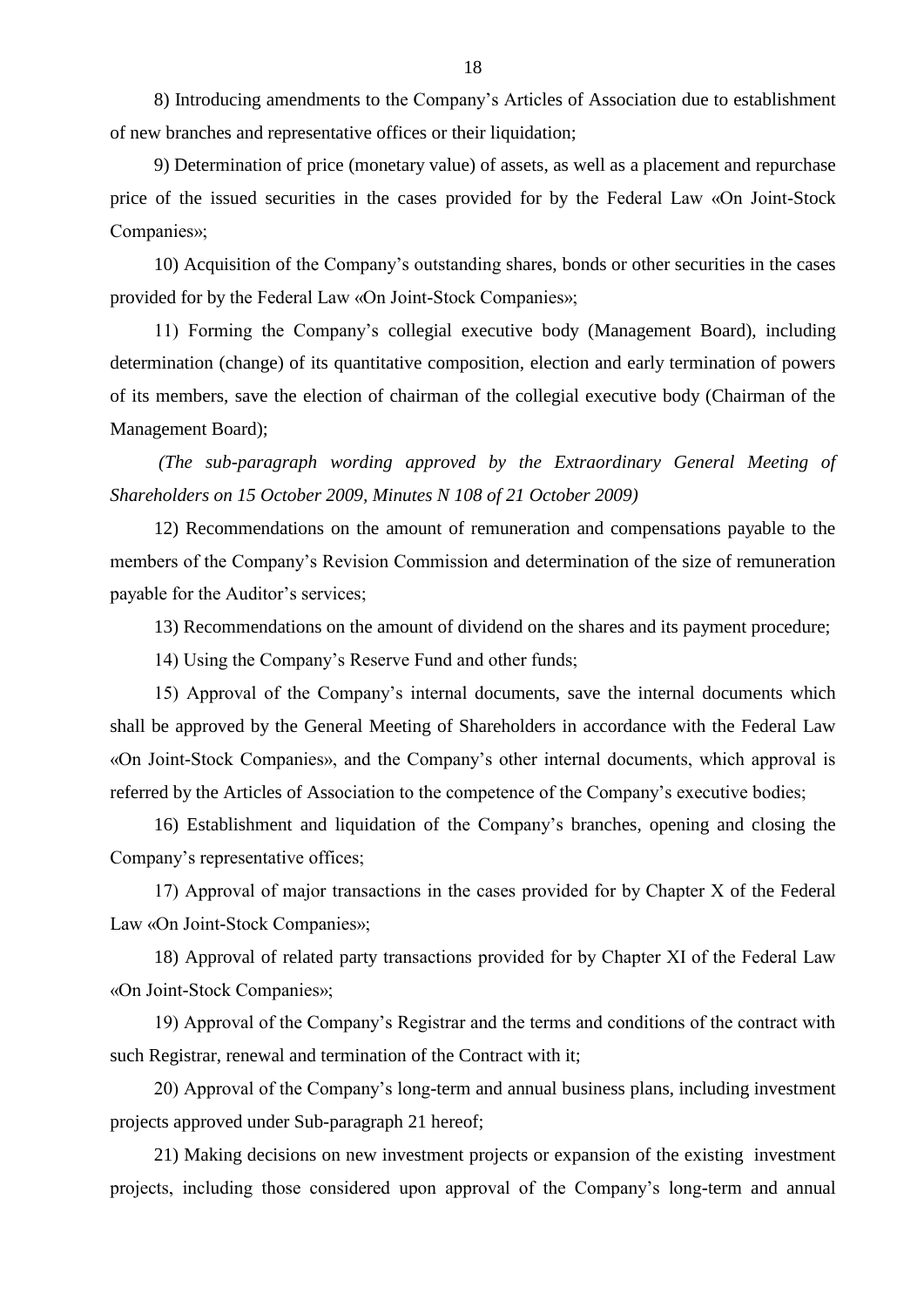business plans, if the amount of investments exceeds 5 (Five) % of the Company"s book value determined based on the Company's accounts as of the last accounts date;

22) Making decisions on acquisition or sale of the Company-owned shares (participation interests) in legal entities, their pledge or creation of any other encumbrances in relation to such shares (participation interests) or consummating any other transactions with such shares (participation interests);

23) Making decisions on acquisition, re-issuance of or refusal from licenses for the right to use subsurface mineral resources, including participation in tenders or auctions in accordance with the Subsoil Use Law;

24) Approval of transactions or several interrelated transactions on fund raising (including loans, credits, pledge or security) or direct or indirect acquisition, disposal or possibility of disposal by the Company of any assets, if the amount of such financing or the value of such assets comprise 5 (Five) and more per cent of the Company"s assets book value determined based on the Company"s accounting data as of the last accounts date, excluding transactions consummated in the ordinary course of business;

25) *The sub-paragraph is deleted by resolution of the Extraordinary General Meeting of Shareholders on 15 October 2009, Minutes № 108 of 21 October 2009;*

26) Making decisions on approval of documents pertaining to the issue of additional shares or other issuable securities, including decisions to issue shares or other issuable securities, prospectus for public offering of shares or other issuable securities and reports on results of issuing shares or the Company"s other issuable securities;

27) Approval of a procedure for compiling, approval, adjustment and supervising implementation of the Company's and its subsidiaries' business plans, as well as capital investments made under such business plans;

28) Submission for approval by the General Meeting of Shareholders of any major transactions, the amount of which exceeds 25% - 50% of the Company"s assets book value in the cases provided for by Chapter X of the Federal Law «On Joint-Stock Companies»;

29) Submitting the matters specified in Sub-paragraphs 2, 6, 7, 13-18, 20, 21 of Paragraph 9.2 of the Company"s Articles of Association for approval by the General Meeting of Shareholders.

*(The sub-paragraph wording approved by the Extraordinary General Meeting of Shareholders on 15 October 2009, Minutes N108 of 21 October 2009)*

30) Other issues provided for by the Federal Law «On Joint-Stock Companies» and the Company"s Articles of Association.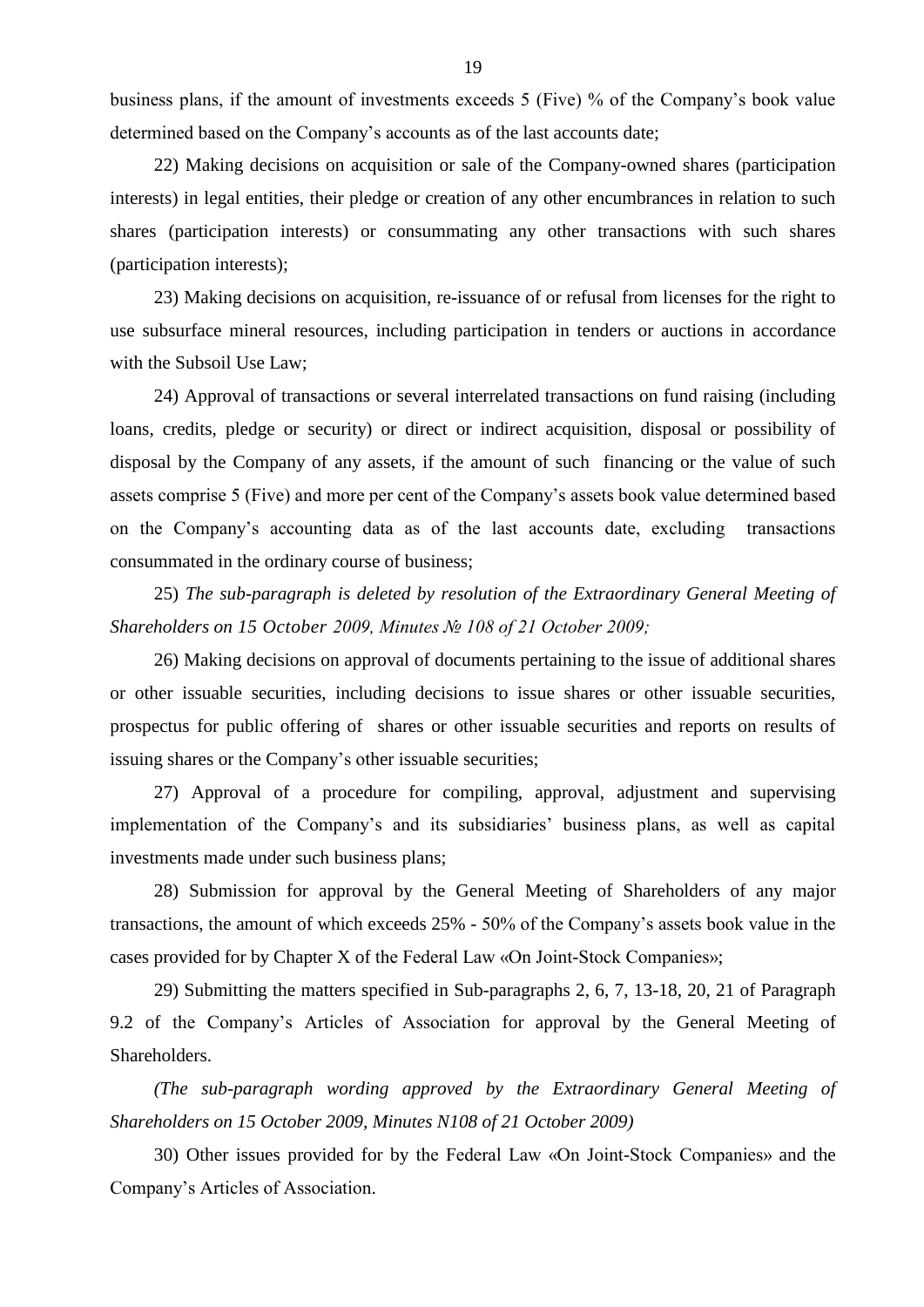The matters referred to the competence of the Company"s Board of Directors shall not be resolved by the Company"s executive body.

The Board of Directors, as advised by the Chairman of the Management Board, shall be entitled to resolve other matters beyond its competence (save for the matters falling within the competence of the General Meeting of Shareholders), when the decisions may have a significant impact on the Company's business."

(*A new paragraph introduced by the Extraordinary General Meeting of Shareholders on 15 October 2009, Minutes N 108 of 21 October 2009)*

9.23. The General Meeting of Shareholders shall elect 9 members to the Company"s Board of Directors.

*(The paragraph amended by the Extraordinary General Meeting of Shareholders on 29 July 2008, Minutes No. 104 as of July 30, 2008)*

The General Meeting of Shareholders shall elect members to the Board of Directors by cumulative voting as provided for by the Federal Law «On Joint-Stock Companies» and the Company"s Articles of Association, for the period until the next Annual Meeting of Shareholders.

Persons elected to the Board of Directors may be re-elected an unlimited number of times. An individual (physical person) only may become a member of the Board of Directors.

The powers of all members of the Board of Directors may be early terminated if so resolved by the General Meeting of Shareholders.

A member of the Board of Directors may at any time voluntarily retire from its responsibilities by giving a prior notice thereof in writing to the other members of the Board of Directors. In this case, the Board of Directors shall convene the General Meeting of Shareholders, which shall early terminate the powers of all the members of the Board of Directors and elect the new composition of the Board of Directors.

9.24. Should the number of members of the Company"s Board of Directors become less than the number required to achieve a quorum set by the Company"s Articles of Association, the Board of Directors shall convene an Extraordinary General Meeting of Shareholders in order to elect the new composition of the Board of Directors. The remaining members of the Company"s Board of Directors shall only be entitled to convene such Extraordinary General Meeting of Shareholders.

9.25 The Chairman of the Board of Directors shall be elected by and from among the members of the Board of Directors by a majority of votes of the total number of the members of the Board of Directors.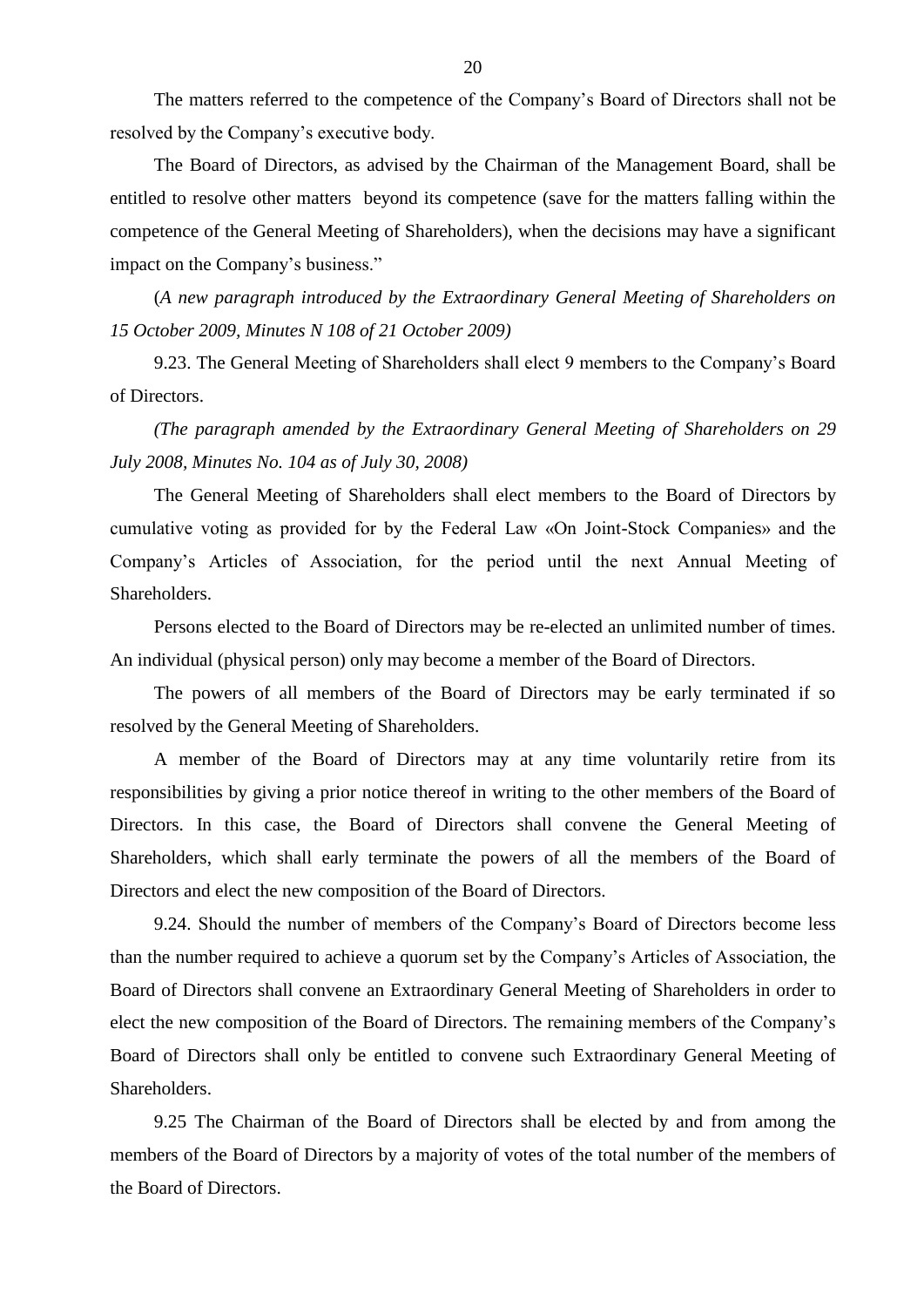The Board of Directors may at any time re-elect its Chairman by a majority of votes of the total number of members of the Board of Directors.

Chairman of the Board of Directors shall:

- arrange the work of the Company's Board of Directors;
- convene the meetings of the Board of Directors, preside at such meetings or organize absentee voting;
- organize taking of Minutes at the meetings;
- preside at the General Meeting of Shareholders.

9.26. In the absence of Chairman of the Board of Directors, its functions shall be performed by one of the members of the Board of Directors on resolution of the Board of Directors passed by a majority of votes of its members attending the meeting.

9.27. The meeting of the Board of Directors shall be convened by the Chairman of the Board of Directors on its own initiative or on request of any member of the Board of Directors, the Revision Commission, the Company"s auditor, the executive body or shareholders holding in aggregate not less than 10% of the Company"s voting shares. The Meetings of the Board of Directors shall be conducted when appropriate, but not less than once every three months.

The notification regarding the meeting of the Board of Directors shall be made in writing and delivered to each member of the Board of Directors by electronic means of communication (e-mail, fax) no later than 7 days prior to the date of the meeting of the Board of Directors, unless all the members of the Board of Directors approve a shorter term in writing.

*(The paragraph wording approved by the Extraordinary General Meeting of Shareholders on 15 October 2009, Minutes No. 108 as of 21 October 2009)*

The notification shall contain the date, time and venue of the meeting of the Board of Directors and its agenda specifying in detail the items submitted for the meeting consideration together with copies of the relevant documents to be approved by the meeting;

*(The paragraph wording approved by the Extraordinary General Meeting of Shareholders on 15 October 2009, Minutes No. 108 as of 21 October 2009)*

The Board of Directors may not consider items not included in the notification regarding the meeting, nor shall they consider the items included therein but not provided with the enclosed copies of the documents to be considered in respect of such items, unless all the members of the Board of Directors unanimously resolve to consider such items at the meeting of the Board of Directors.

9.28. The meeting shall be considered to be in quorum if it is attended by not less than a half of the elected members of the Board of Directors. In determining the quorum and results of

21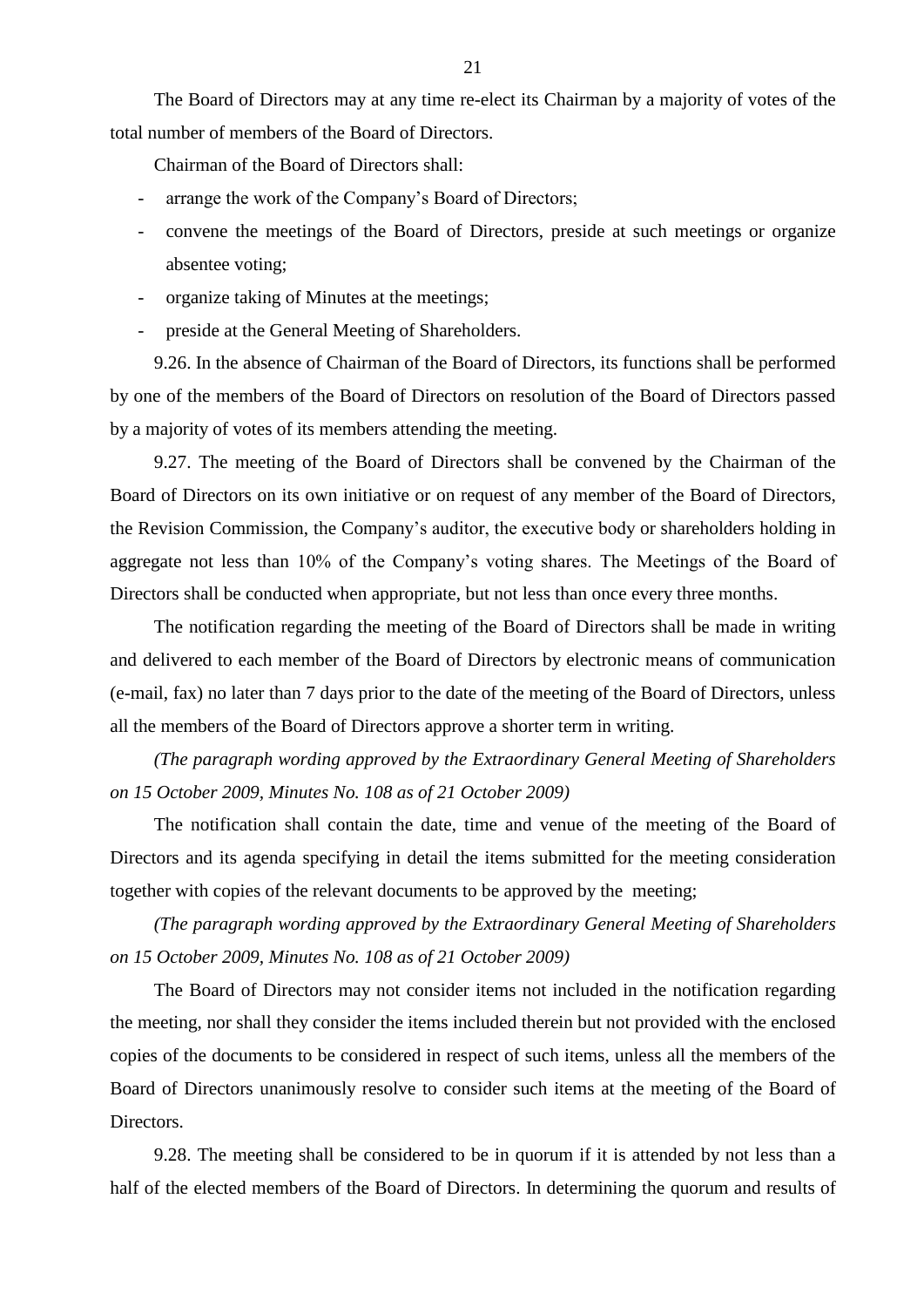voting on the agenda items, a written opinion of the absent members of the Board of Directors shall be taken into account.

9.29. In making decisions at the meeting of the Board of Directors, each member of the Board of Directors shall have one vote. The members of the Board of Directors shall not transfer their votes to other persons, including other members of the Board of Directors.

9.30. The resolutions of the Board of Directors on the matters specified in sub-paragraphs 1, 5, 6, 9-11, 19, 21-29 of Paragraph 9.22 hereof shall be passed by the Board of Directors, if 8 (Eight) Directors cast their votes for such resolution.

*(As amended by the Extraordinary General Meeting of Shareholders on 29 July 2008, Minutes No. 10 as of 30 July 2008).*

The resolutions on any other matters of the Meeting of the Board of Directors shall be passed by a simple majority of votes of the members of the Board of Directors attending the meeting, unless otherwise provided for by the Federal Law «On Joint-Stock Companies».

The resolution on the matter specified in sub-paragraph 11 of Paragraph 9.22 in terms of determination (change) of the quantitative composition of the Management Board and election of its members shall be passed by the Board of Directors solely on request of the Chairman of the Management Board."

*(A new paragraph introduced by the Extraordinary General Meeting of Shareholders on 15 October 2009, Minutes No. 108 as of 21 October 2009).*

9.31. Should the Chairman of the Board of Directors be unable to conduct the meeting of the Board of Directors in the form of joint attendance, it shall be entitled to conduct absentee voting to resolve certain issues.

9.32. The minutes of the meeting shall be drawn up no later than 3 days following its date. The minutes shall contain the following:

- the Company"s full corporate name and place of business;
- venue and time of the meeting;
- persons attending the meeting;
- agenda of the meeting;
- items put to the vote and voting results;
- wording of resolutions passed by the Board of Directors on each agenda item.

9.33. The minutes of the meeting of the Board of Directors shall be signed by its Chairman who is responsible for the correctness of the minutes.

9.34. During the period of exercising their duties the members of the Board of Directors shall be paid a remuneration and receive compensation of any expenses related to performance of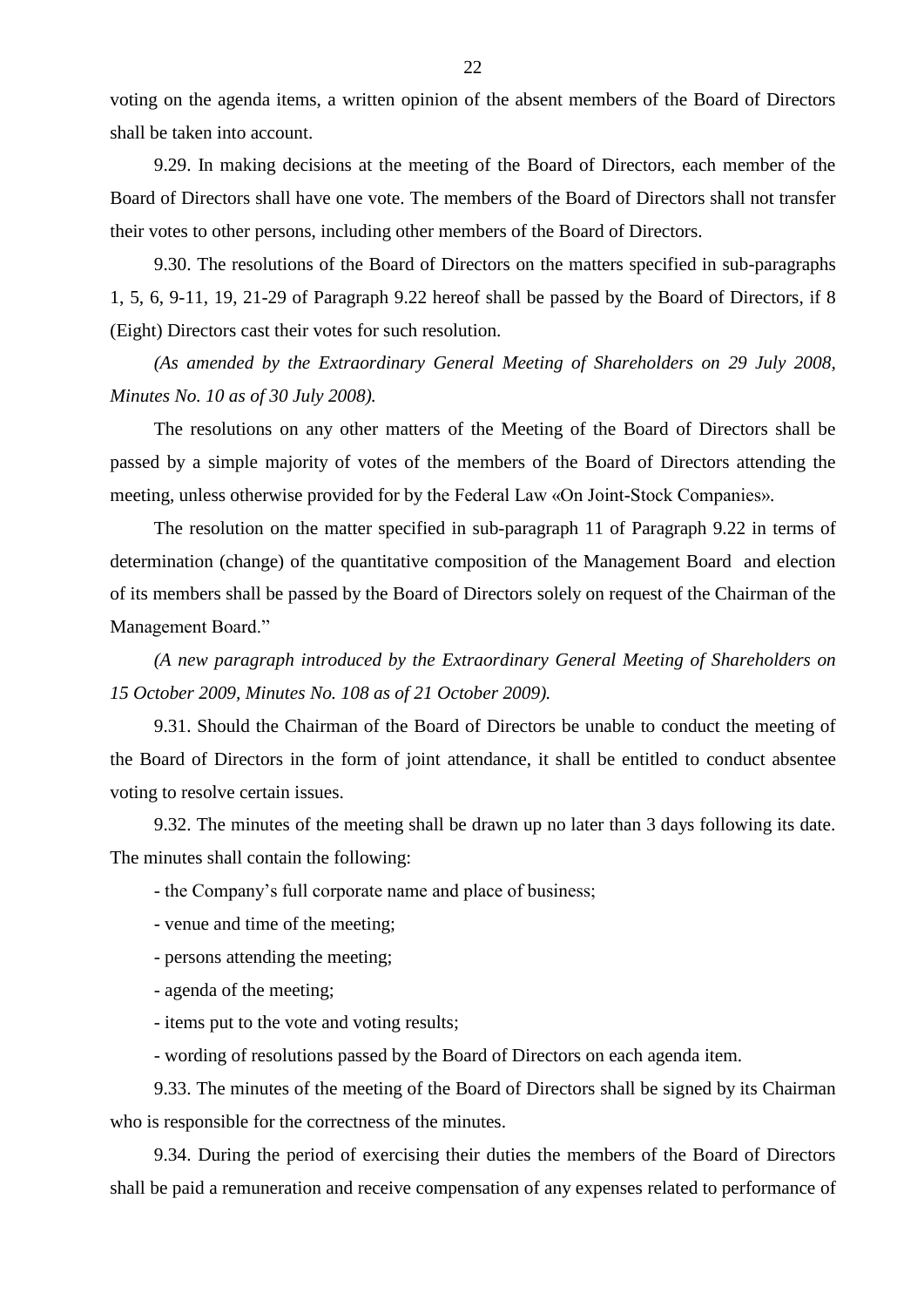their functions as members of the Board of Directors. The size of remuneration to the members of the Board of Directors shall be determined by resolution of the General Meeting of Shareholders.

9.35. The members of the Board of Directors shall be liable to the Company for any losses caused to the Company through their faulty actions (or omission), unless other basis and scope of liability are established by the Federal Laws.

## **Sole and Collegial Executive Body (Chairman of the Management Board and Management Board)**

9.36. The management of the Company"s day-to-day operations shall be carried out by the Company"s sole executive body (Chairman of the Management Board) and collegial executive body (Management Board). The Chairman of the Management Board and the Management Board itself shall be subordinated to the Board of Directors and the General Meeting of Shareholders.

The Chairman of the Management Board shall head the Management Board, organize its work and its meetings, as well as implementation of resolutions passed by the General Meetings of Shareholders and the meetings of the Board of Directors.

9.37. By resolution of the General Meeting of Shareholders, the powers of the Company"s sole executive body (Chairman of the Management Board) may be delegated to a commercial organization (Management Company) or individual entrepreneur (Manager) under a contract. A resolution to delegate the powers of the sole executive body (Chairman of the Management Board) to the Management Company or Manager shall be adopted at the General Meeting of Shareholders as advised by the Board of Directors only.

9.38. The competence of the Chairman of the Management Board shall include the management of all matters on the Company's day-to-day operations, excluding those falling within the sole competence of the General Meeting of Shareholders and the Company"s Board of Directors.

9.39. The Chairman of the Management Board shall without the Power of Attorney act on behalf of the Company and:

- Manage the Company"s day-to-day operations;

- Represent the Company"s interests inside and outside of the Russian Federation;

 - Administer the Company"s assets and funds and consummate transactions on behalf of the Company. The Chairman of the Management Board shall be entitled to consummate transactions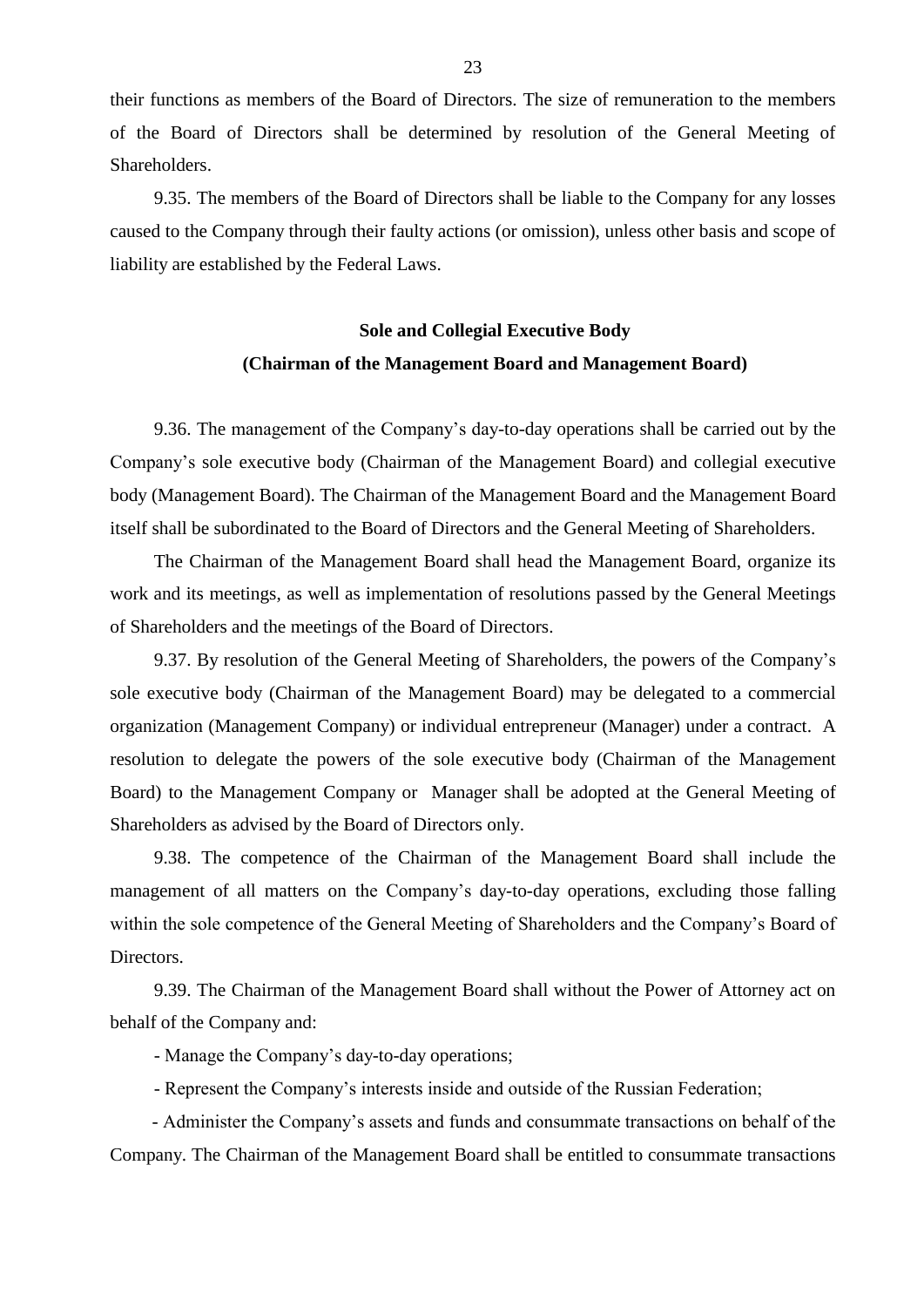that require approval by the General Meeting of Shareholders or the Board of Directors only after the relevant decision is passed by the General Meeting of Shareholders or the Board of Directors;

- Approve the staff schedule, regulations of the Company"s structural subdivisions, job descriptions and wages for all the positions included into the staff schedule;

- Issue orders and give instructions obligatory for all the Company"s employees;

- Organize the Company"s bookkeeping and accounting;

- Control the due receipt of funds and compliance of any spending with the Company"s annual business-plan;

- Have the primary authority to sign financial documents;

- Enter into labor contracts with the Company"s employees, apply punishment or incentive measures;

- Issuer powers of attorney on behalf of the Company.

- Prepare and submit for the approval of the Board of Directors any resolutions to issue shares, offering memorandums and reports on results of securities issue;

- Open the Company"s bank accounts;

- Appoint persons representing the Company at the Meetings of Shareholders (participants) of the companies whose shares are owned by the Company;

- Submit to the Company"s Board of Directors proposals on the personal and quantitative composition of the Management Board;

 - Submit for the consideration of the Board of Directors the matters that do not fall within the competence of the Board of Directors (save the matters falling within the competence of the General Meeting) but may have a significant impact on the Company"s business."

*(The paragraph wording approved by the Extraordinary General Meeting of Shareholders on 15 October 2009, Minutes N 108 of 21 October 2009)*

 9.40. The Chairman of the Management Board and its First Deputy shall issue powers of attorney to act on behalf of the Company.

9.41. The Chairman of the Management Board at its own discretion may submit any issue for consideration by the Management Board meeting within his competence in order to make a collegial decision.

9.42 The Chairman of the Management Board shall be elected by the General Meeting of Shareholders for the period of five years and may be re-elected an unlimited number of times.

9.43. The rights and obligations, as well as the term and amount of remuneration to the Chairman of the Management Board shall be determined by the Federal Law «On Joint Stock Companies», other legal acts of the Russian Federation and by an agreement entered into with the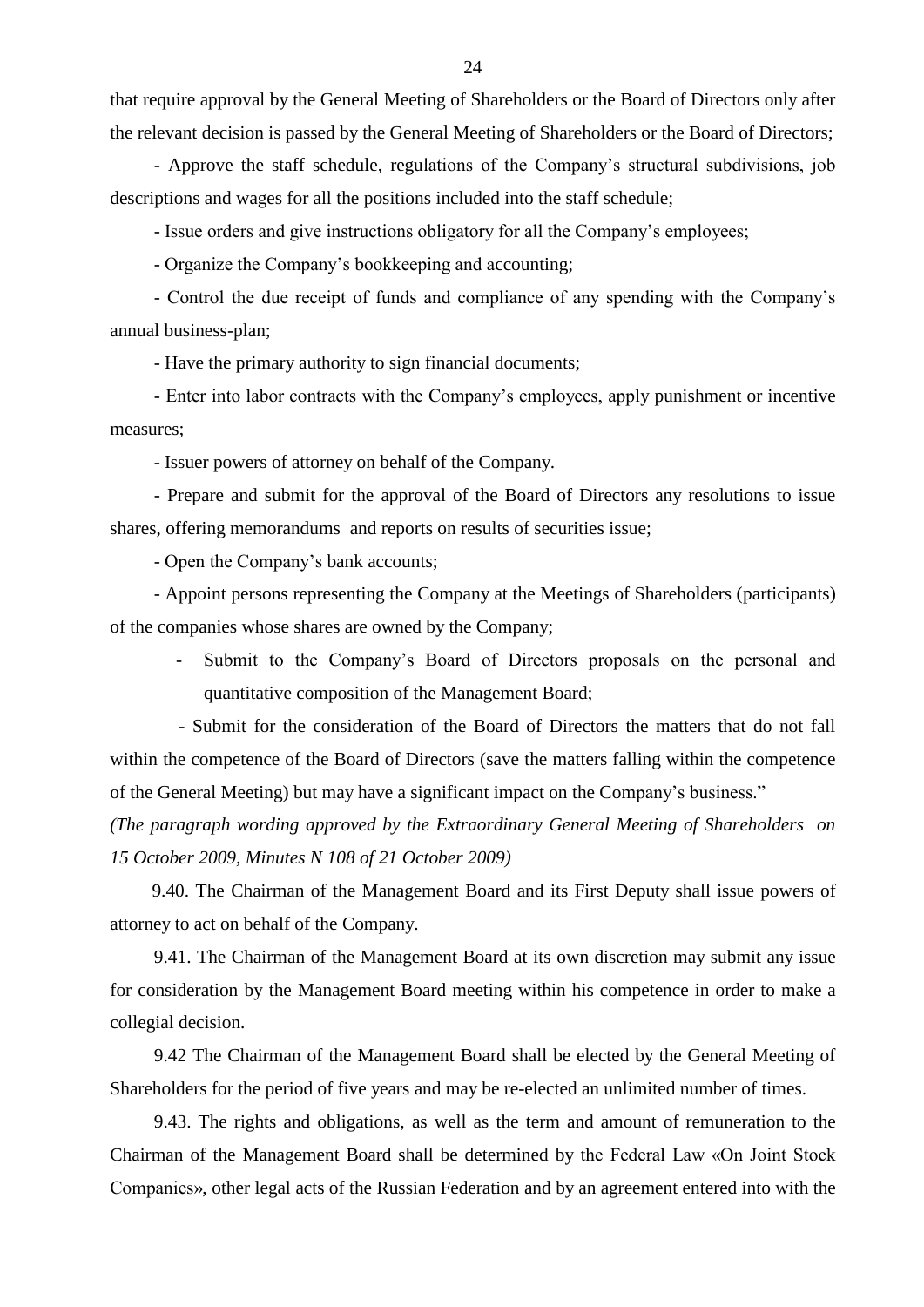Company. The agreement on behalf of the Company shall be signed by the Chairman of the Board of Directors or a person duly authorized to do so by the Company"s Board of Directors.

9.44. The General Meeting of Shareholders may at any time pass a resolution on early termination of powers of the Chairman of the Management Board and decide to form a new sole executive body.

 9.45. The Board of Directors shall resolve the matters on forming the Management Board, including determination of its quantitative composition and election of its members, save the Chairman of the Management Board who is represented on the Management Board by virtue of his position.

 Decisions to determine (change) the quantitative composition of the Management Board or elect its members shall be made by the Board of Directors solely as advised by Chairman of the Management Board.

 The Management Board members shall be elected from among the Company"s employees for the period of 5 years.

 The powers of any Management Board member may be terminated ahead of time by resolution of the Board of Directors. In this case, a new member may be elected to the existing composition of the Management Board to replace the previous one whose powers were terminated earlier.

 The Board of Directors may resolve to increase the quantitative composition of the Management Board and to elect new members of the Management Board.

 The term of powers of the new Management Board members elected instead of those whose powers were terminated earlier or those elected due to increased quantitative composition of the Management Board shall cease simultaneously with the tenure of the remaining members of the Management Board.

*(The paragraph wording approved by the Extraordinary General Meeting of Shareholders on 15 October 2009, Minutes N 108 of 21 October 2009)*

9.46. The rights and obligations of the members of the Management Board to carry out the Company"s day-to-day operations shall be determined by the Federal Law "On Joint Stock Companies", these Articles of Association, the Regulation on the Management Board and the agreement between the Company and any member of the Management Board. On behalf of the Company the agreement shall be signed by the Chairman of the Board of Directors or a person duly authorized by the Board of Directors.

9.47. The competence of the Management Board shall include: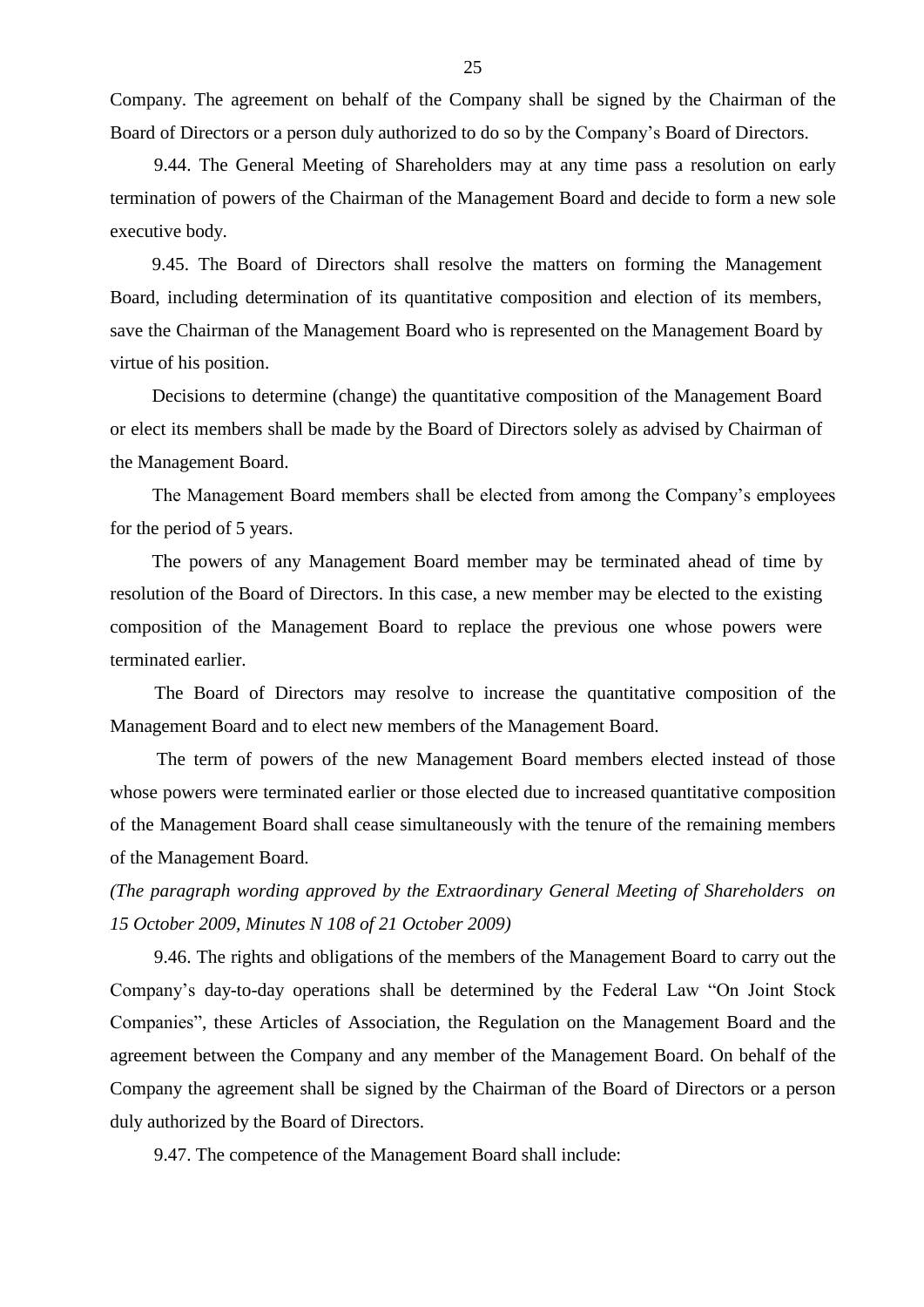1) identifying perspective lines of the Company"s development in accordance with priority lines of the Company"s business determined by the Board of Directors;

2) preparation and submission to the Board of Directors of long-term (for the period of 5 years) consolidated and annual business plans; annual reports, annual balance sheets, profit and loss statements and the Company's other year-end reporting;

3) approval of the subsidiaries' and affiliates' annual and long-term business plans;

4) approval of annual reports, annual balance sheets, profit and loss statements and other annual accounts of the Company"s subsidiaries and affiliates;

5) summing up the performance results of the Company"s business plans;

6) summing up the performance results of the subsidiaries" and affiliates" business plans;

7) implementation of personnel policy in the Company and its subsidiaries, approval of candidates to the positions of directors of the Company"s departments, the sole executive bodies, deputy sole executive bodies and chief accountants of the Company"s subsidiaries, as well as nomination of candidates to the subsidiaries' management bodies (including the board of directors, management board and revision commission);

8) analyzing and summing up the performance results of the Company"s structural subdivisions, as well as working out recommendations on improvement of their performance;

9) organizing implementation of resolutions passed by the General Meeting of Shareholders and the Board of Directors;

10) making decisions to submit claims in the capacity of a shareholder (participant) of the Company"s subsidiary;

11) approving the articles of association of the newly established subsidiary companies, introducing amendments to the articles of association of the newly established subsidiary companies and new editions of the subsidiaries' articles of association;

(*The sub-paragraph wording approved by the Extraordinary General Meeting of Shareholders on 15 October 2009, Minutes No. 108 as of 21 October 2009).*

12) passing resolutions on reorganization or liquidation of the Company"s subsidiaries, as well as increase of their authorized capital;

13) approving related party and major transactions consummated by the Company"s subsidiaries that require prior consent of the subsidiaries' supreme management bodies, excluding transactions consummated by the subsidiaries by and between themselves and with the Company;

(*The sub-paragraph wording approved by the Extraordinary General Meeting of Shareholders on 15 October 2009, Minutes No. 108 as of 21 October 2009)*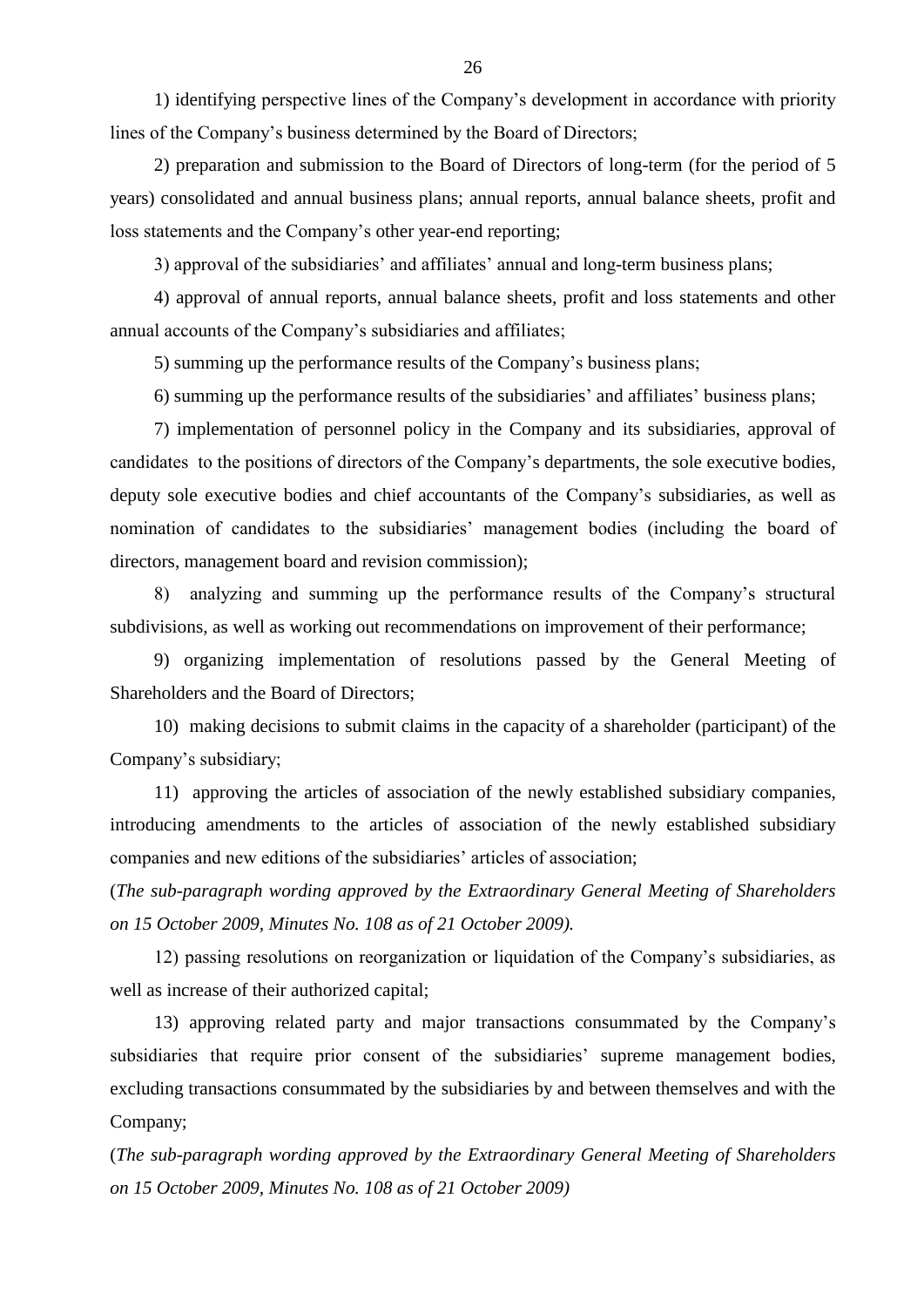14) approval of the subsidiaries' auditors;

15) making decisions to transfer the powers of the sole executive bodies of the subsidiaries to a managing company or administrator and decisions to terminate the powers of the subsidiaries' sole executive bodies:

16) passing resolutions on acquisition or disposal by the subsidiaries of any shares (participation interests) in legal entities, their pledge or creation of other encumbrances in relation to such shares (participation interests) and consummation of any other transactions with such shares (participation interests);

17) making decisions on the subsidiaries" new investment projects or expansion of the existing investment projects, including those considered upon approval of the subsidiaries" longterm and annual business plans, if the amount of investments exceeds 5 (Five) % of the subsidiary"s book value determined based on its accounts as of the last accounts date;

18) Approval of transactions or several interrelated transactions on fund raising (including loans, credits, pledge or security) or direct or indirect acquisition, disposal or possibility of disposal by the Company"s subsidiary of any assets, if the amount of such financing or the value of such assets comprise 5 (Five) and more per cent of the subsidiary"s assets book value determined based on the subsidiary"s accounting data as of the last accounts date, excluding transactions consummated in the ordinary course of business;

19) *The sub-paragraph is deleted by resolution of the Extraordinary General Meeting of Shareholders on 15 October 2009, Minutes № 108 of 21.10.2009;*

20) making decisions on approval of documents pertaining to the issue by the Company"s subsidiary of additional shares or other issuable securities, including decisions to issue shares or other issuable securities, prospectus for public offering of shares or other issuable securities and reports on results of issuing shares or the subsidiary"s other issuable securities;

21) making decisions enabling the Company"s subsidiaries to take actions on acquisition, re-issuance of or refusal from licenses for the right to use subsurface mineral resources, including participation in tenders or auctions;

22) defining priority lines of the subsidiaries' business;

23) passing resolutions on placement by the subsidiaries of their bonds and other securities;

24) approval of the subsidiaries" Registrar and the terms and conditions of the contract with such Registrar, renewal and termination thereof;

25) Determination of price (monetary value) of the subsidiaries" assets, as well as the placement and repurchase price of the issued securities in accordance with Russian laws;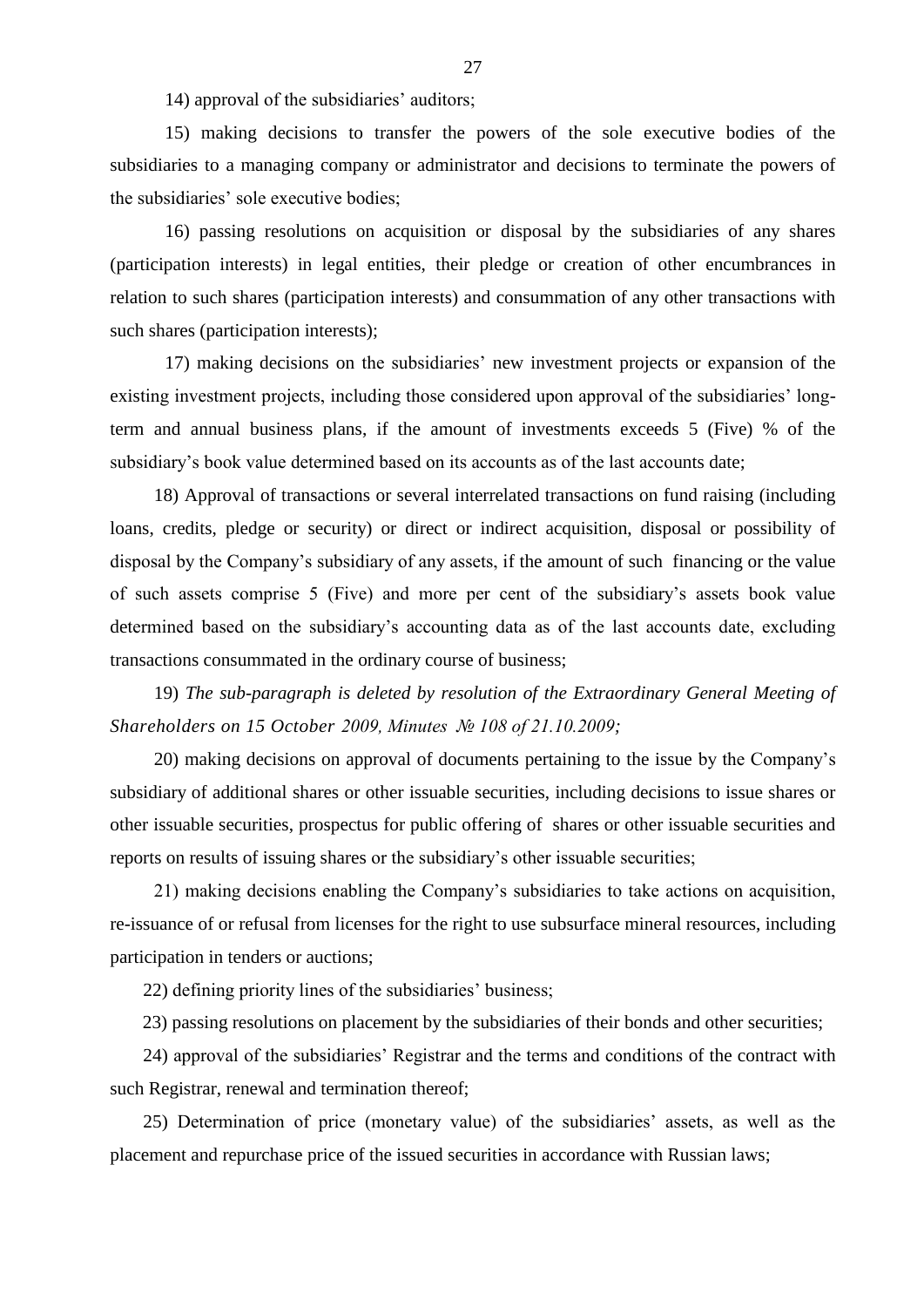26) making decisions on acquisition by the subsidiary of its own shares (equity interests), bonds or other outstanding securities in accordance with the Russian Federation laws;

9.48. In resolving the matters at the Meeting of the Management Board, each member of the Management Board shall have one vote.

9.49. The resolutions of the Management Board meeting on the matters specified in subparagraphs  $11$ ) – 26) of Paragraph 9.47 hereof shall be deemed adopted, if  $2/3$  of the elected members of the Management Board cast their votes for such resolution.";

*(The paragraph wording approved by resolution of the Extraordinary General Meeting of Shareholders on 15 October 2009, Minutes № 108 of 21.10.2009;)*

The resolutions on any other matters of the Management Board meeting shall be passed by a simple majority of votes of the members of the Management Board attending the Meeting.

The Company's sole executive body in exercising its powers of a participant or shareholder of the subsidiaries, and the members of the subsidiaries" boards of directors representing the Company in its subsidiaries, shall, in making decisions at the meetings of the subsidiaries" Board of Directors, act in compliance with resolutions of the Company"s Management Board on the matters specified in sub-paragraphs  $11$ ) – 26) of Paragraph 9.45 hereof.

9.50. The notice of the Management Board meeting shall be served in writing and delivered to each member of the Management Board by electronic means of communication (e-mail, fax) no later than 5 days before the date of the Meeting, unless all the members of the Management Board approve a shorter period in writing. A notice shall contain the date, time and place of the Management Board meeting and its Agenda specifying in detail the items submitted for the meeting"s consideration. A notice shall be accompanied by draft documents to be discussed.

*(The paragraph wording approved by resolution of the Extraordinary General Meeting of Shareholders on 15 October 2009, Minutes № 108 of 21.10.2009;)*

9.51. In exercising their rights and performing their obligations, the Chairman of the Management Board, members of the Management Board and the Management Company or the trustee shall act to the benefit of the Company and be liable to the Company for any losses caused to the Company through their faulty actions (or omission), unless other basis and scope of liability are established by the Federal Laws.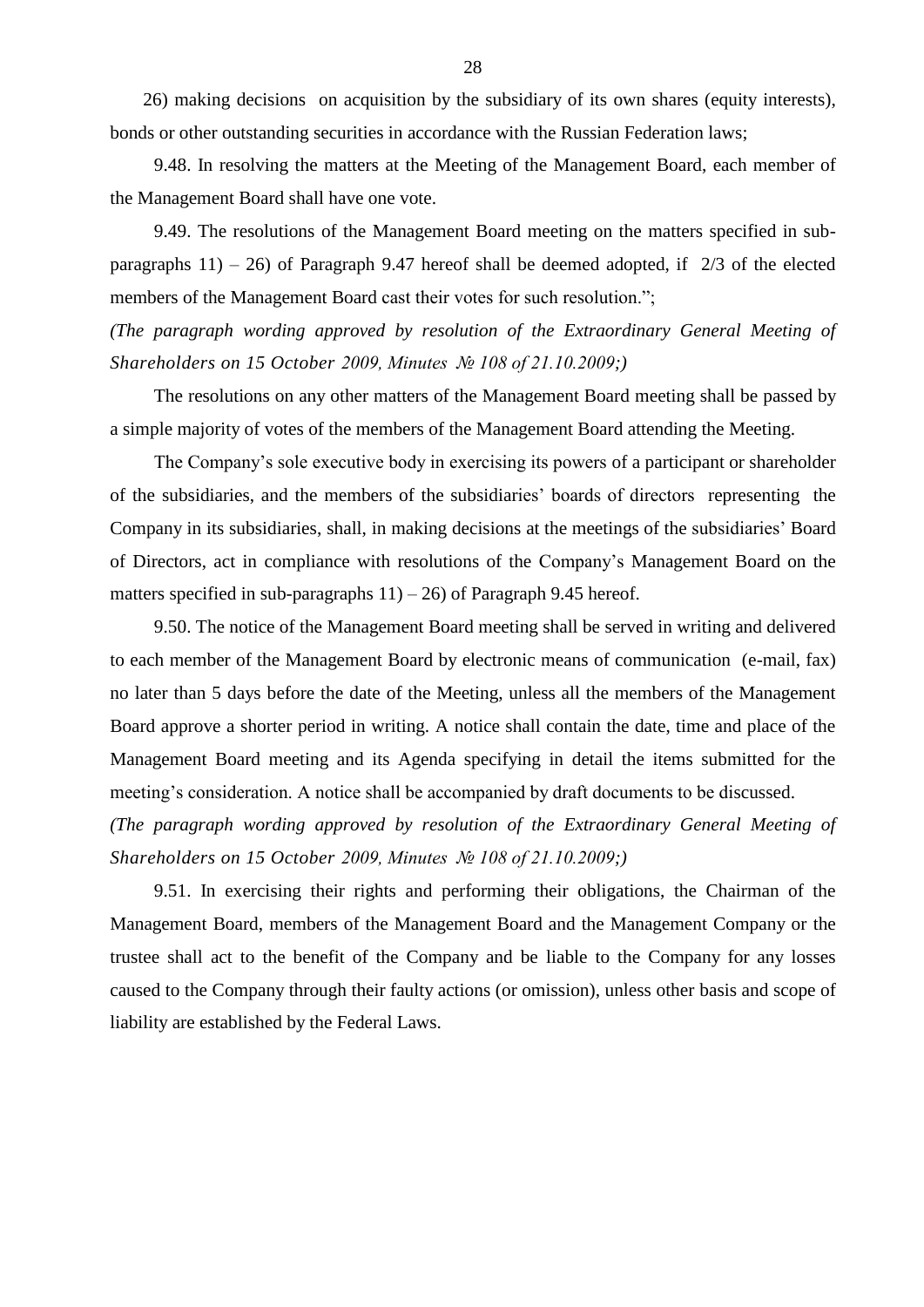## **10. MAJOR AND RELATED PARTY TRANSACTIONS**

10.1. Major transactions shall be approved in accordance with Article 79 of the Federal Law «On Joint Stock Companies».

10.2. Should the major transaction simultaneously be a related party transaction, the procedure of consummating thereof shall only be regulated by the provisions of Chapter XI of the Federal Law «On Joint Stock Companies».

10.3. A related party transaction shall be approved by the Board of Directors or the General Meeting of Shareholders pursuant to Article 83 of the Federal Law «On Joint Stock Companies».

10.4. The members of the Company"s Board of Directors and Management Board, as well as a person exercising the functions of the Company"s sole executive body (Chairman of the Management Board), including the management company and its executive officers and the Company"s shareholder holding independently or jointly with its affiliated entities 20 or more percent of the Company"s voting shares, shall notify to the Board of Directors, the Revision Commission or the Company"s auditor the information pertaining to:

- ownership of and the sale and purchase of the Company"s securities;

- legal entities, in which they directly or jointly with their affiliated person(s) hold 20 or more per cent of the Company's voting shares (equity stakes, equity interests);

- legal entities where they hold positions on the management bodies;

- consummated or expected transactions whereby they may be deemed to be a related party;

## **11. AFFILIATED PERSONS**

11.1. A person shall be deemed affiliated in accordance with requirements of Russian Federation laws.

11.2. The Company"s affiliated persons shall inform the Company in writing of any shares they held in the Company specifying their number and category (types) not later than 10 days following their acquisition date. In case the Company has incurred property damage through the failure to submit or untimely submission of the aforementioned information by the affiliated person, such affiliated person shall be held liable to the Company in the amount of the incurred losses.

11.3. The Company shall keep a record of its affiliated persons and present the relevant report in respect thereof in accordance with requirements of Russian Federation laws.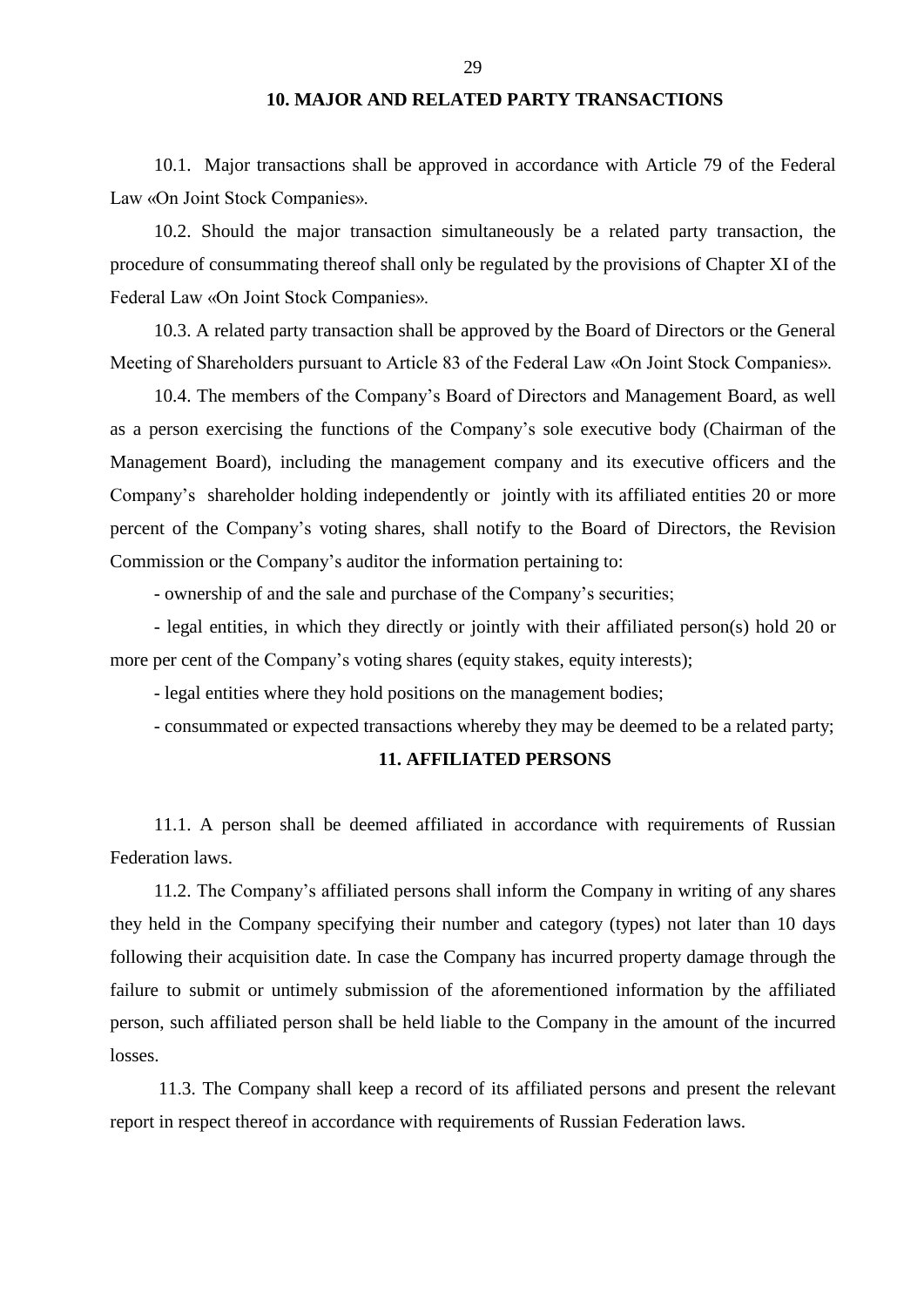# **12. FINANCIAL ACCOUNTING AND REPORTING, COMPANY'S DOCUMENTS, INFORMATION ON THE COMPANY**

12.1. The Company shall keep accounting and provide financial statements pursuant to the procedure established by Russian Federation laws, provide its shareholders with information regarding the Company and provide access to the documents specified in Par. 1 of Article 89 of the Federal Law «On Joint-Stock Companies», keep the documents, provided for by the Federal Law «On Joint-Stock Companies» at the location of the Company's executive body in the manner and within the timelines established by a federal agency for securities market.

12.2. The Company"s annual report shall be preliminary approved by the Company"s Board of Directors not later than 30 days before the date of the Annual General Meeting of Shareholders.

12.3. The Company shall disclose information as prescribed by the Federal Law «On Joint-Stock Companies».

## **13. CONTROL OVER THE COMPANY'S FINANCIAL AND BUSINESS ACTIVITY**

13.1. In order to exercise control over the Company"s financial and business activity, the General Meeting of Shareholders shall elect the Revision Commission and approve the Company"s auditor. The Company"s Revision Commission shall consist of 4 members. Members of the Company"s Revision Commission shall be elected by the General Meeting of Shareholders pursuant to the procedure established by the Federal Law «On Joint-Stock Companies».

13.2. The Revision Commission and the Company"s auditor shall review the Company"s financial and business activity in the manner prescribed by article 85 of the Federal Law «On Joint-Stock Companies».

13.3. The following matters fall within the competence of the Revision Commission:

1) confirming reliability of data contained in the Company"s annual report, annual accounts and other reports and financial statements;

2) analyzing the Company"s financial state, revealing reserves to improve the Company"s financial condition and developing recommendations to the Company"s management bodies;

3) organizing and conduct of reviews (audits) of the Company"s financial and business activity in terms of: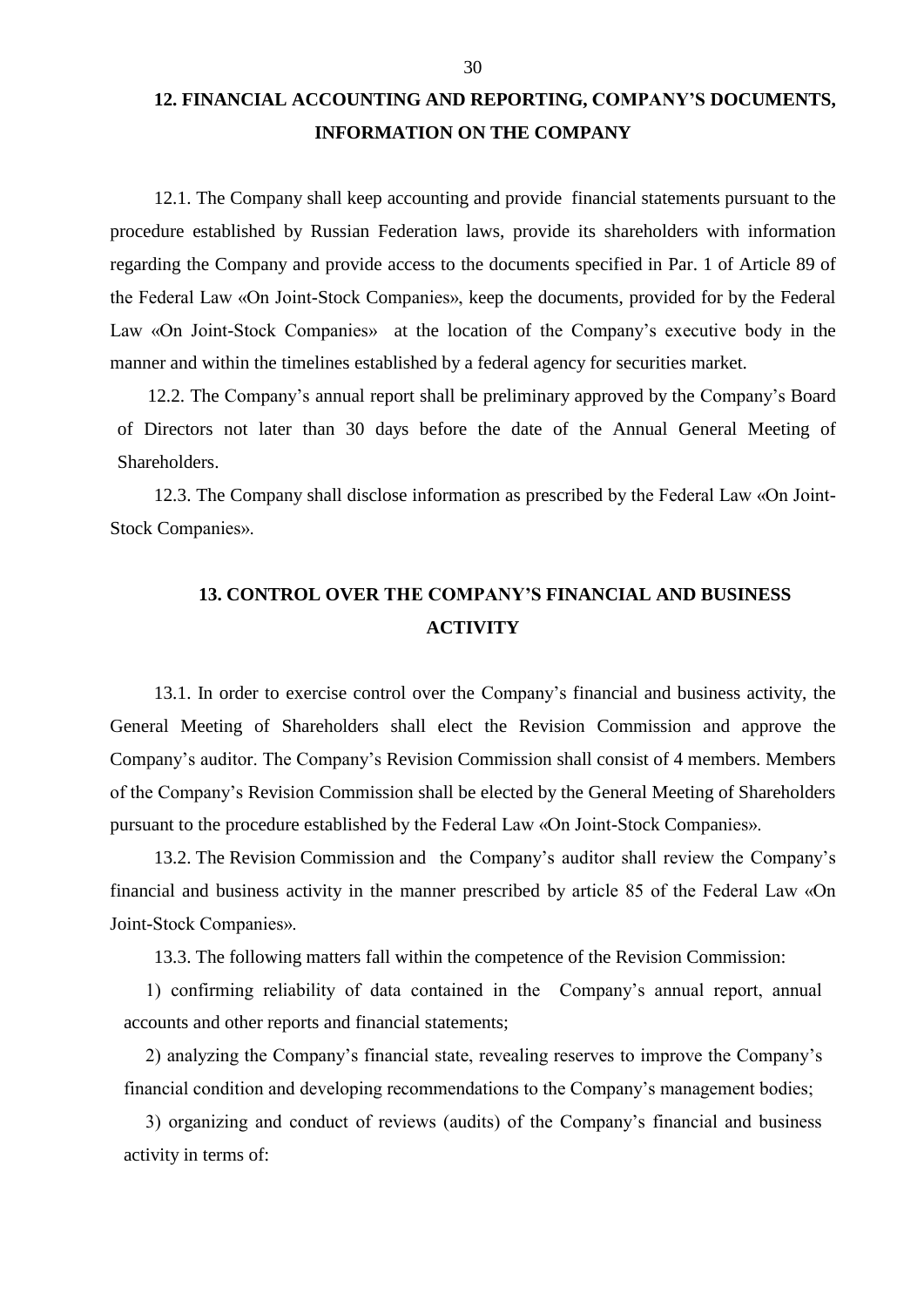- review (audit) of the Company"s financial statements and accounts, payment & settlement and other documentation related to the Company's financial and business activity in view of its compliance with the Russian Federation law, the Company"s Articles of Association, internal and other documents;

- control over the safety and utilization of fixed assets;

- control over spending of the Company"s cash in accordance with the approved businessplan and budget;

- control for forming and using the Company"s reserve and other special funds;

- checking up whether dividends on the Company's shares are charged and paid out correctly and in a timely manner;

- checking up the fulfillment of the previous instructions on eliminating the breaches and removing shortcomings discovered in the course of the previous reviews (audits);

- taking other actions (measures) aimed at checking up the Company"s financial and business activity.

The resolutions falling within the competence of the Revision Commission shall be passed by a simple majority of votes cast by its members.

*(The paragraph wording approved by resolution of the Extraordinary General Meeting of Shareholders on 15 October 2009, Minutes № 108 of 21.10.2009;)*

13.4. The working procedure of the Company"s Revision Commission (internal auditor) shall be determined by the Company"s internal regulations approved by the General Meeting of Shareholders.

*(The paragraph wording approved by resolution of the Extraordinary General Meeting of Shareholders on 15 October 2009, Minutes № 108 of 21.10.2009;)*

### **14. COMPANY REORGANIZATION AND LIQUIDATION**

14.1. The basis and procedure for reorganizing the Company shall be established by the Civil Code of the Russian Federation, the Federal Law «On Joint-Stock Companies» and other federal laws.

14.2. The Company may be voluntarily liquidated in a manner prescribed by the Civil Code of the Russian Federation and the Federal Law «On Joint Stock Companies». The Company may be liquidated under court order on the grounds prescribed by the Civil Code of the Russian Federation.